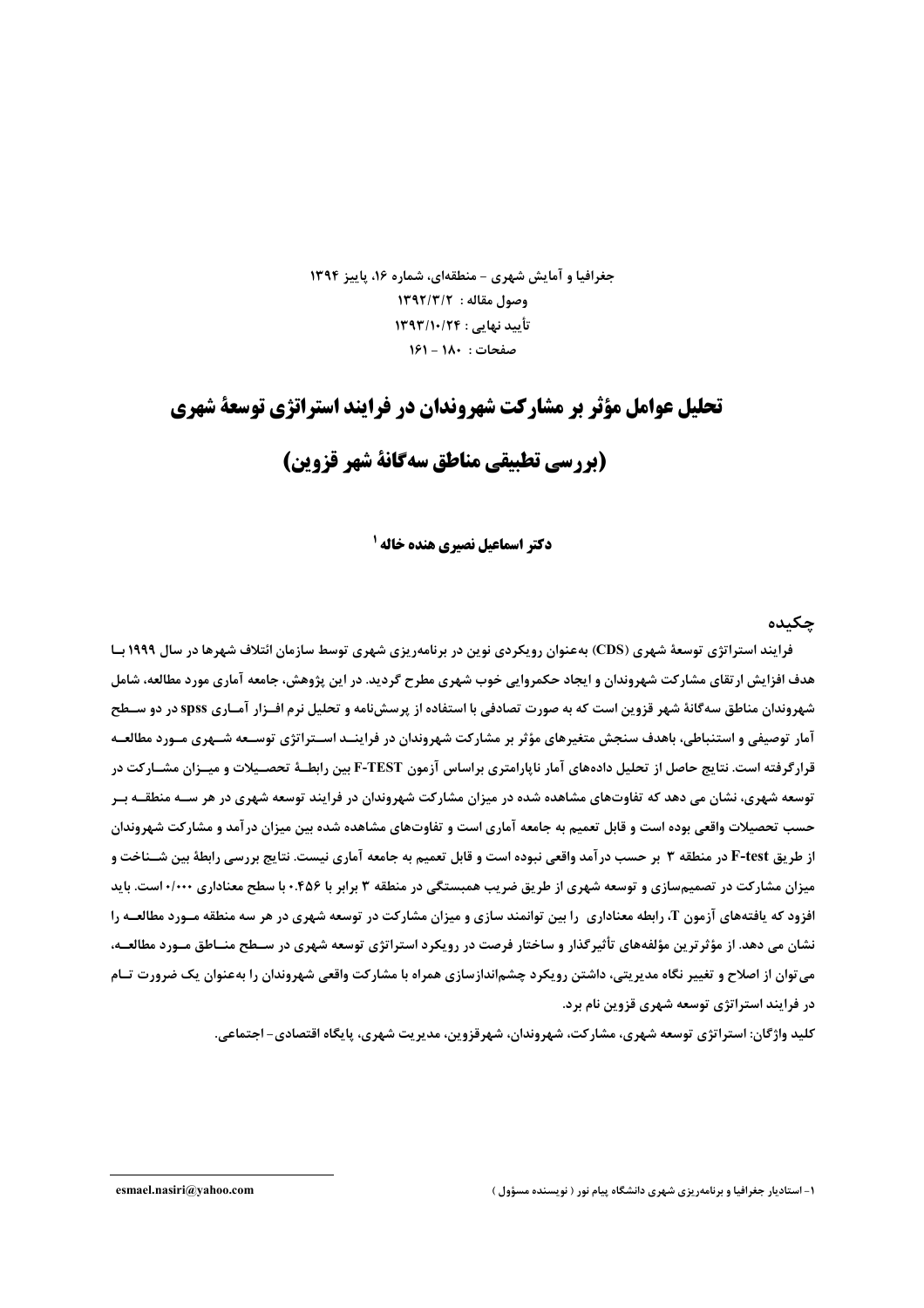۱۶۲

مقدمه

در چند سال اخیـر رویکـرد اسـتراتژی توسـعه شـهری بهعنوان یکی از جدیدترین و کارآمدترین پـارادایمهـای برنامهریزی شهری مطرح شده است. این رویکرد، ابـزار جدیدی برای کمک به توسعه و پاسخی به تسکین فقـر شسهري وتوسسعه اقتصــاد محلـــي مـــيباشـــد (حاتمی نژاد، ۱۳۹۰ :۲) این فرایند دربر گیرنـده تحلیـل توسعهٔ اقتصادی و اجتماعی و تعیـین اولویـتهـا بـرای سرمایه گذاری و حمایتهای توسعهای از طریق اقدامات مشارکتی است (مطوف، ۱۳۸۰ :۷۸).یکی از ویژگی های مهم استراتژی توسعه شهری، مشـارکت شـهروندان در تمامی مراحل تهیه آن است. فرایند مشارکت استراتژی توســــعه شـــــهرى، فراينـــــدى دوســـــويه اســــت

(flusika,2009:89) و شامل ارائه اطلاعات به مـردم و گـرفتن عقايــد و نظـرات و همكــارى آنــان مــى باشــد (کاردار،۱۳۸۸). به طوری که شهروندان تعیین کننده فرایند توسعه شهر هستند و دموکراسی شـهری سـبب افزایش مشارکت شهروندان در فرایندهای برنامهریـزی و اداره شهرها مي شود(12:88.falekan).

در این رویکرد روشهای مشـارکتی مـورد تأکیـد قـرار گرفته و هدف اصلی آن تأمین توسعه پایـدار شـهري از طريق ايجاد پتانسيل اجتماعي براي افزايش چشمانـداز مشاركتي است (rizter,2008,65).

شهرداری قزوین بر پایـهٔ شـش معاونـت و ۱۴ سـازمان تابعه شکل گرفته است. در چشمانداز شهرداری قزوین، این شهرداری نهادی مردمی و دانش محور معرفی شده است تا شهر تاریخی و فرهنگـی قـزوین را بـه شـهری ايمن، شاداب، پايدار بـا رونـق اقتصـادي و جاذبـههـاي گردشگری تبدیل نماید.

طرحهای توسعه شهری در قزوین به عللی؛ چون: عـدم توجه بـه محركـههـاي حركـات جمعيتـى (كـه تحـت مکانیزم جاذبههای شهری و دافعههای روستایی صورت مي گيرد)، طولاني بودن زمان تصويب طـرحهـا، فقـدان

جغرافیا و آمایش شهری- منطقهای، سال پنجم، شماره ۱۶، پاییز ۱۳۹۴ نگرش منطقهای در تهیه طرحهای توسعه شهری، عدم تعریف و تثبیت جایگاه شهر در نظام سلسـله مراتبـی و عدم توجه بــه عملكــرد غالــب شــهرها (جهـت تعيــين گرههای قابل توسعه شهری) و ضعف ضـوابط قـانونی، نتوانستهانـد راهگشـاي مناسـبي بـراي حـل معضـلات شهری باشند و در بسیاری مـوارد طـرحهـای شـهری محصولی وارداتی بوده و برای بومی سازی آنها کوششی انجام نگرفته است.

در این رابطه موضوع دیگری که قابل اشاره است این است که، شـهروندان قزوینـی، بـهعنـوان مـوکلین برنامه٫یزان و طراحان شهر تا چه حد ظرفیت آگـاهی و توانایی لازم برای مشارکت را دارا میباشند و تا چه حد میتوان مردم را در برنامهریزی و تهیه طرحها مشارکت داد. مشارکت فعال شـهر قـزوين در فراينــد طراحـي و مردمی کردن فرایند توسعه شهری، تحقق پـذیری ایـن گونـه طـرحهـا را افـزايش خواهـد داد. امـا سؤالسـؤال اینجاست که میزان مشارکت مردم در اداره محله خـود تا چه میزان اسـت؟ موانـع و مشـكلات ایـن مشـاركت چیست؟ چه عواملی می تواند میزان مشارکت مـردم در سطح محلات را افزایش دهد؟ برای پاسخگویی به ایـن سؤالسؤالات ناگزیر به بررسی میزان مشارکت مـردم در سطح محلات مے باشـيم. پــژوهش حاضـر بــا موضــوع تحلیل میزان مشارکت شهروندان در مدیریت شـهری و عوامل مؤثر بر آن در مناطق سـه گانــه شــهر قــزوين در صدد سنجش مشارکت شهروندان در استراتژی توسـعه شهری برآمده است.

### اهميت و ضرورت تحقيق

طرحهای توسعه شهری قزوین در یک فضای آرمـانی و جدا از واقعیات و ظرفیت جامعه شـهری، بـرای شـهر و شهروندان تدوين مـي گـردد. در واقـع قابليـت اجرايـي ندارد، چرا که مطالعاتی در باب امکان سنجی و اجرایی بودن این طرحها با توجه به شرایط و ظرفیتها صورت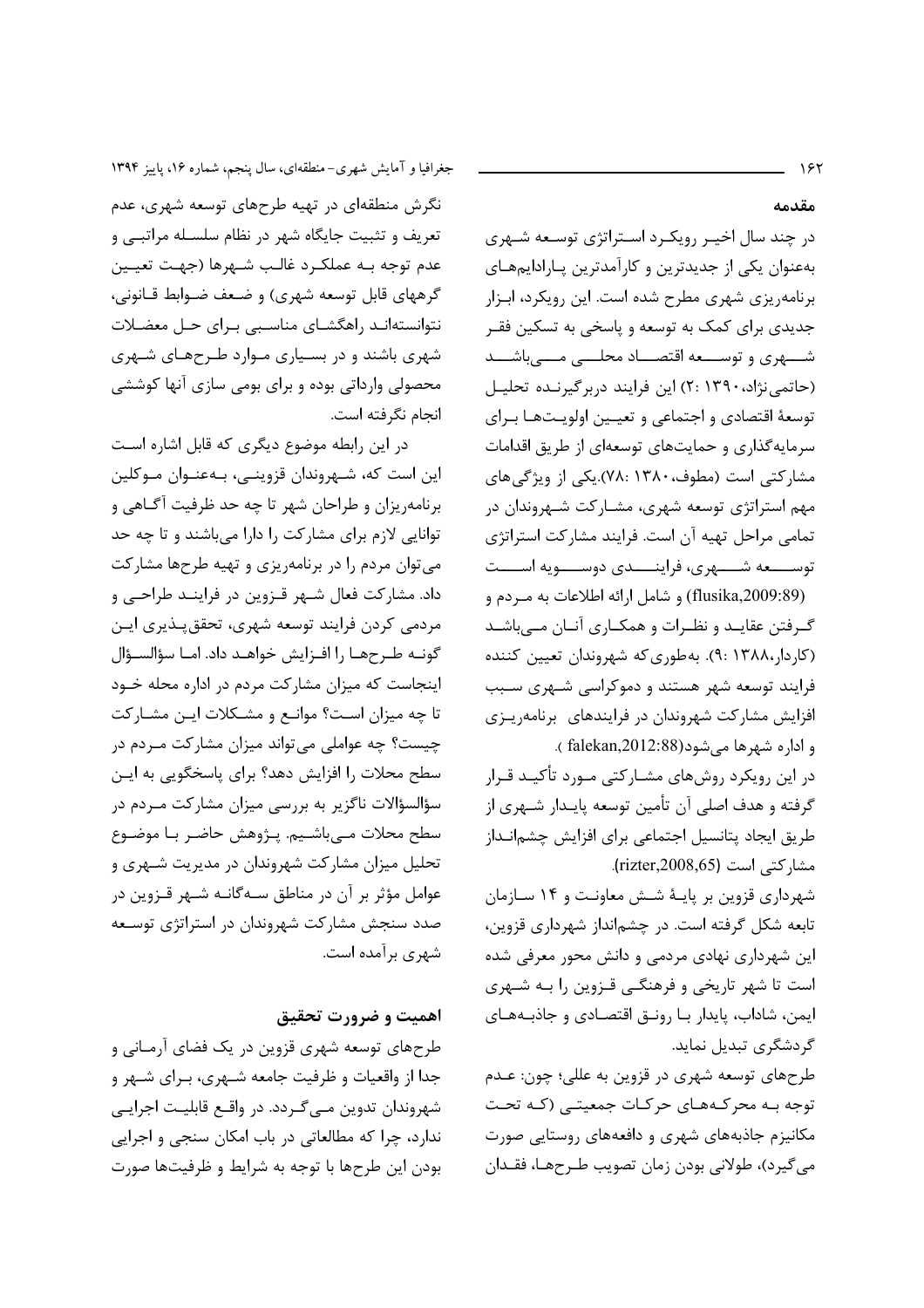تحلیل عوامل مؤثرمؤثر بر مشارکت شهروندان در فرایند استراتژی.... نگرفته است. لذا اینگونه طرحها تنها تـداعی كننـدهٔ مفهوم شهرنشینی هستند و نـه مفهـوم شـهرگرایی. در شرایط حاضر بسیاری از محلات شهری قـزوین، نــه بـر اساس روند تكاملي فرهنگي، بلكـه بـر اسـاس تصـميم گیری دولتی ایجاد شدهاند و نیازمند بررسی در مکانیزم مـدیریتی و در عـین حـال، ابعـاد اقتصـادی و فرهنگی جامعه شهری است.

بر اساس آنچه گفتـه شـد، مـی تـوان دریافـت کـه در بسیاری موارد فقدان پیش شـرطهـای لازم، بـه عملـی نشدن طرحهای توسعه شهری در قـزوین منجـر شـده است. بسیار واضح است که توجه اساسـی بـه مکـانیزم حـاکم بـر نظـام برنامـهريـزي و تعـديل آن در جهـت دستيابي به نتايج مطلوب طرح، پيش ضرورت مطالعات مشــارکت شــهروندان را در اســتراتژی توســعه شــهری آشکار می سازد. شهر قزوین از جملـه شـهرهای مهـم و تاریخی کشور است که سابقهٔ پایتختی نیز داشته است. این شهر جزء مراکز مهم علم و دانـش در کشـور بـوده است. امروزه رویک رد "مشـارکت محـوری" بایـد در برنامههای توسعه شهری قزوین به شدت تقویت شـود که از دلایل آن میتوان به اهمیت یافتن نقش مردم در ادارهٔ امور زنـدگی اجتمــاعی خــود، درس گــرفتن از تجارب و روندهای توسعه شهری در دهههای گذشته، لزوم انطباق طرحها و الگوهای برنامهریزی بـا نیازهـا و خواسـتهـای مـردم، مشـارکت شـهروندان قـزوین در مدیریت شهری و همچنین تحلیل میـزان مشـارکت در سطح محلات شهر قزوين يرداخته شده است.

### اهداف يژوهش

هدف کلی از ایـن تحقیـق ارائـه تحلیـل مقایسـهای از میزان مشارکت مردم در مـدیریت شـهری در محـلات شهر قزوین (مناطق ١،٢،٣) می باشد که در این راستا اهداف جزیے ذیل دنبال مے شود:

۱. بررســی رابطــه بــین آگــاهی و اعتمــاد نســبت بــه مشارکت در توسعه شهری ۲. بررسی تفـاوت در میـزان مشـارکت شـهروندان در مدیریت شهری بر حسب منطقه در شهر قزوین

#### پيشينه پژوهش

در پژوهشی کـه در سـال ۲۰۰۹ و بـا عنـوان حکومـت محلي در تركيه توسط يولات اقلـو آليـوت انجـام شـده اسـت، ايــن نتيجــه حاصــل شــد كــه بــدون مشــاركت شهروندان، شهرداری شهرهای کوچک قـادر بـه انجـام صحيح خــدمات شــهري نيســتند (frsed,2009:76). راوین در تحقیقی با عنوان سرمایه اجتماعی و عملک رد حکومتی در اجتماعات آیوا بـه بررسـی رابطـهٔ سـرمایه اجتمــاعي و عملكــرد حكــومتي در اجتماعــات آيــوا پرداخت و به این نتیجـه رسـید کـه در شـهرهایی کـه ســرمایه اجتمــاعی بیشــتری داشـــتند، شــهروندان حکومتهـای محلـی خـود را پاسـخگوتر و کارآمـدتـر تعريف كرده بودند99:10:99). (كمليون در سـال ۲۰۱۱ در منطقه ساسکاچوان به بررسی رابطه اعتماد و مشارکت مدنی پرداخت. وی به این نتیجه رسید که در سطح فردی اعتماد درون گروهی با مشارکت اجتمـاعی داراي همبسـتگي اسـت (kamlion,2011:88). نتـايج پژوهش شـانل نشـان داد كــه بـراي ترغيـب افـراد بــه مشاركت مدنى و اجتمـاعى تنهـا وجـود اعتمـاد درون گروهی کافی نیست و باید اعتماد تعمیم یافته در بطـن جامعه افزایش یابد که در نهایت موجب مشارکت مدنی در مسیر توسعه شـهری مـی شـود (sanel,2012,99). **کادمان** با مطالعه بر روی جوامع محلی در برزیــل بـه این نتیجه رسیده است کـه مشـارکت، برنامـهریـزی و توجه به اهداف پايداري، از جمله عناصر اصلي مباحث استراتژی توسعه شهری محسوب می شود (-2013:10  $K$ adman $\cdot$ 11

 $155$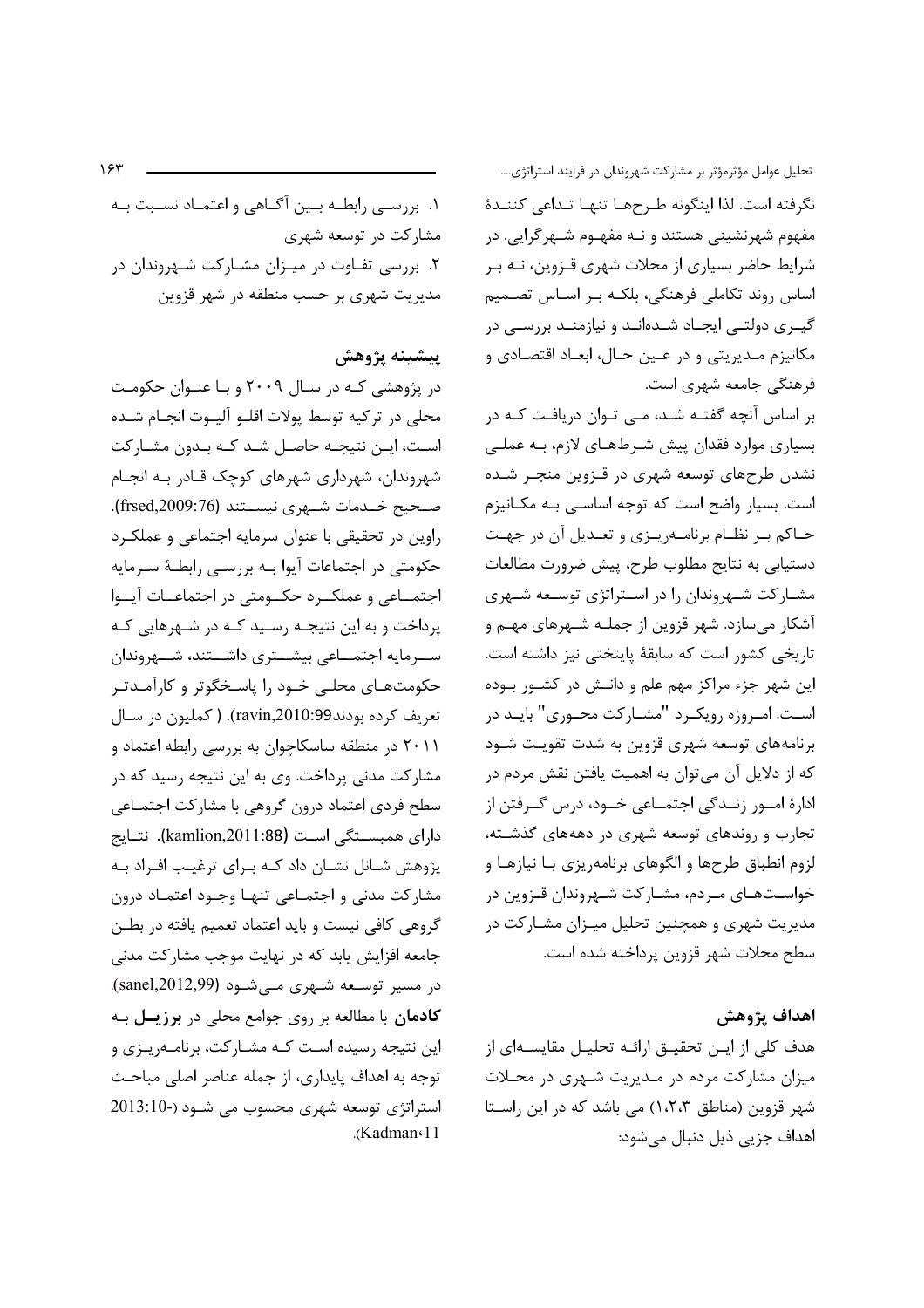$156$ 

مطالعات برنر نشان مے دھـد كـه اسـتراتژى توسـعه شهری مربوط به اجرای سیاستهایی کارآمد و نظامنـد است، زیرا محیط شـهری را خلـق مـی کنـد کـه در آن اهـداف پايـداري شـهر تـأمين مـيشـود ,brener).  $2014:77$ 

مرور تحقیقات داخلی کشور در زمینه مبحث مشـارکت در توسعه شهری، بیانگر نقش و اهمیت این موضوع در مباحث برنامهریزی شهری است، به طوری کـه نتیجـه تحقیق دانیالی نشان می دهد که رابطـه مشـارکتهـای اجتماعی شهروندان و توسعه محلهای رابطهای دو سویه است (دانیالی،۱۳۸۶ :۴۴). عسگری به این نتیجه رسید که ارتقای ظرفیت و پتانسیلهای محلبی عـاملی اسـت برای توسعه محله و ظرفیت و پتانسیلهای محلـی بـر مشــاركت اجتمــاعي شــهروندان تــأثير مــي گــذارد (عسگری،۱۳۸۷ :۴). تقوایی و همکاران در سال ۱۳۸۸ در پژوهشی با عنوان تحلیلی بر سنجش عوامل مؤثر بر مشارکت شهروندان در مـدیریت شـهری در منطقـه ۴ شهر تبریز، به این نتیجه رسیدند که بین رضایتمندی افراد از خـدمات رسـاني شـهري و احسـاس مالكيـت و وضعیت اقتصادی — اجتماعی افراد با میـزان مشـارکت أنسان رابطه مثبست و مسستقيمي وجسود دارد (تقوايي،٢٤١/ :٢۶). نتيجه تحقيقات كاشمرى با عنوان بررسي اعتماد اجتماعي شهروندان بهعنوان مؤلفه مـؤثر بر مشارکت و همکاری آنان با شهرداری نشـان داد کـه اعتماد اجتماعی بر مشارکت شـهروندان مـؤثر اسـت و میزان مشارکت مردان، افراد شاغل، افراد بـا تحصـیلات بالا و متأهلين بيشتر بوده است (كاشمرى،١٣٨٩ :١٢). علیزاده در نتایج پژوهشی مشخص کرده است که بـین شناخت افراد از مشـاركت، ارزيـابي افـراد از پيامـدهاي مشاركت، سابقهٔ مشاركت افراد در امور مختلف، رضايت شهروندان از خدمات شهری و احساس تعلق بـه محـل سکونت و میزان مشارکت رابطه معنیداری وجـود دارد (علیـزاده، ۱۳۹۰ :۱۴). ناصـری در تحقیقـی بـا عنـوان بررسے، زمینــههــا و تنگناهــای مشــارکت اجتمــاعی-

جغرافیا و آمایش شهری-منطقهای، سال پنجم، شماره ۱۶، پاییز ۱۳۹۴ اقتصادی شهروندان در توسعه شهری در شـهر همـدان نشان داد که میزان مشـارکت شـهروندان تحـت تـأثیر رضایت، آگاهی، اعتماد و قانونمـداري شـهرداري قـرار دارد و سن و وضعیت تأهل نیز بر میزان مشارکت تأثیر دارند (ناصري،١٣٩١ :۴۵). نتـايج پــژوهش قاســمىنيــا بیانگر آن است که مشارکت و فعالیتهای داوطلبانـهٔ شهروندان شهری مناسب برای تأثیرگذاری بر روی تصمیمات؛ برنامهریزیبرنامهریزیها و اجرای برنامههـا و ارزشيابي آنهاست (قاسمي نيا،١٣٩٢: ٢٥-٢٥ ).

## سؤالات و فرضيهها

١. اين پژوهش قصد دارد به اين سـؤالات پاسـخ دهـد که ۱- آیا بین پایگاه اقتصادی- اجتماعی شـهروندان و میزان مشارکت آنان در برنامه توسعه شـهری رابطـهای وجود دارد؟ ٢- آيــا بــين آگــاهي و اعتمــاد شــهروندان نسبت به مشـاركت مـردم و ميـزان مشـاركت آنـان در توسـعه شـهري رابطـهاي وجـود دارد؟ ٣- آيـا ميـزان مشارکت مردم در توسعه شـهری در منـاطق مختلـف متفاوت است؟

٢. در همين راستا درجهت ارائه پاسخ به سـؤالات يـاد شده اقدام به طرح فرضیات ذیل شده است: ١- به نظـر می,رسد که پایگاه اقتصـادی- اجتمـاعی شـهروندان بـر میزان مشارکت آنان در استراتژی توسعه شـهری تـأثیر دارد. ۲- به نظر می رسد که بین آگاهی و اعتماد نسبت به مشـارکت و میـزان مشـارکت شـهروندان قـزوين در توسعه شهری رابطه معناداری وجود دارد. ۳- بـه نظـر می رسد میـزان مشـارکت مـردم در توسـعه شـهری در مناطق مورد مطالعه، متفاوت است.

## روش تحقيق

روش مورد استفاده در آین پژوهش پیمایش بوده است. با توجه به اينكه هدف تحقيق حاضر توصيف و بررسبي رابطه متغيرهاى مستقل (پايگـاه اقتصـادى-اجتمـاعى، اعتماد به مدیریت شهری و آگاهی شهروندان نسبت به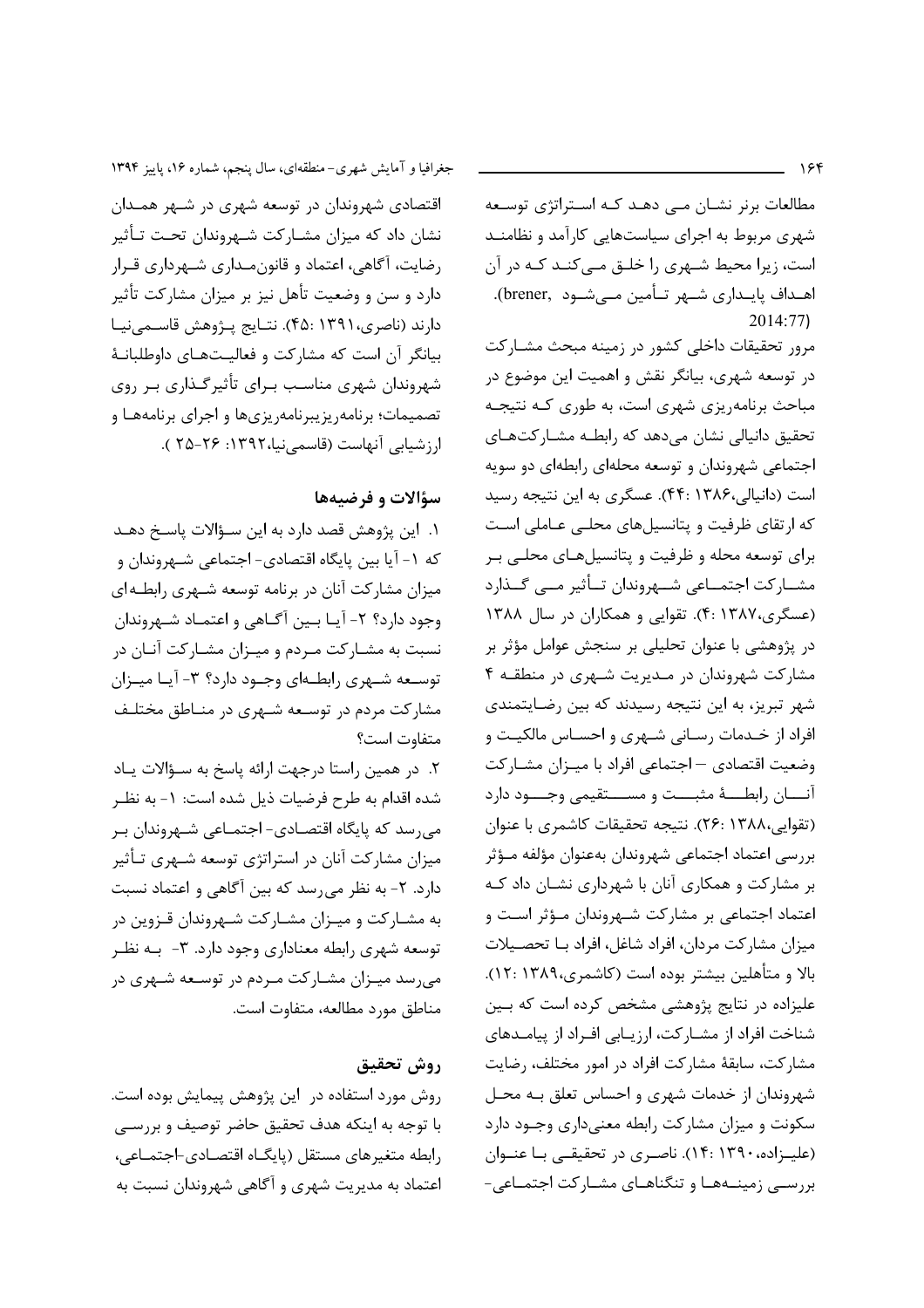مازندران و از غرب به استان زنجان و از شرق به اسـتان تهران و از جنوب به شهرستان بويين زهـرا و تاكسـتان محدود می شود. جمعیت این شهر بر اساس سرشـماری مرکز آمار ایران در سال ۱۳۹۱، ۴۸۳ هـزار اعـلام گردیده است (مرکز آمار ایران، ۱۳۳٬۱۰۳۳) و دارای سه منطقه شهري است؛ منطقه يک که درجنوب شهر واقع شده است با ۱۰۶۰ هکتار مساحت بخش هایی از بافت تاریخی و بافت پیرامون شهر را شامل می شود. منطقـه دو بامساحت ۸۱۲ هکتار از سـمت جنـوب بـه خیابـان طالقانی و از غرب به خیابان نـادری محـدود مـیشـود. منطقه سه از سمت جنوب به خیابان امام خمینــی و از سمت شرق به خیابان نادری ختم می گردد. این منطقه ۸۱۴ هکتــــار مســـــاحت دارد (ســـــازمان مــــديريت وبرنامه, یزی قزوین، ۱۳۹۰: ۸۹).

تحلیل عوامل مؤثرمؤثر بر مشارکت شهروندان در فرایند استراتژی.... مشارکت) و متغیر وابسته (میزان مشـارکت) اسـت، در دو سطح اکتشافی و در نهایت قیاسی (فرضیه آزمـایی) و در محیط طبیعی و بدون دستکاری آزمایشی صورت مبي گيــرد؛ لــذا از روش توصــيفي از نــوع همبســتگي استفاده می شود. در ایـن پـژوهش، پرسشـنامه محقـق ساخته جهت سنجش فرضيات به كار برده مى شــود و از روش مصاحبه ميداني جهت جمع آوري داده ها استفاده شـده اسـت. جامعــه آمــاري مــورد مطالعــه در فراينــد پرسشگری شامل شهروندان مناطق یک، دو، سـه شـهر قزوین است. حجم نمونه در این تحقیــق بــا اســتفاده از روش نمونه گیری کوکران با سطح اطمینان ۹۵ درصد و واریانس برآورد جامعه از ستون و حاشیهٔ خطـای ۵٪ چهارصد نفر بهدست آمـد كـه بـه صـورت تصـادفى در محلات مورد مطالعه توزیع و تکمیل شده است. بـرای بررســـی اعتبـــار پرسشــنامه تحقیـــق حاضــر از روش همسانی درونی ضریب آلفـای کرونبــاخ اســتفاده شــده است. با توجه بـه اینکـه ضـریب آلفـای کرونبـاخ کـل يرسشنامه ٨٤٩٠ مشاهده شده است؛ بنـابراين اعتبـار كل پرسشـنامه تأييـد شـده اسـت. بعـد از جمـع[ورى يرسش نامه، دادهها با استفاده از نرم افـزار آمـاری Spss در دو سطح آمار توصیفی و آزمونهای آمار استنباطی، تجزيه و تحليل شدند.

### متغيرها و شاخص هاي تحقيق

متغیرهای مستقل در این پژوهش: «پایگاه اجتمـاعی -اقتصادي شهروندان»، «آگــاهي شــهروندان نســبت بــه مشارکت» و «اعتماد بـه مـديريت شـهري» مـيباشـد. متغیر وابسته در این پژوهش: «میزان مشـارکت مـردم در فرایند توسعه شهری» است.

محدوده قلمرو پژوهش شهر قزوین با مساحتی حدود ۶۴/۱۳۲ کیلومتر مربع، به عنوان مرکز استان قزوین در دامنـه جنـوبی سلسـله جبال البرز قرار دارد که از شــمال بــه اســتان گــيلان و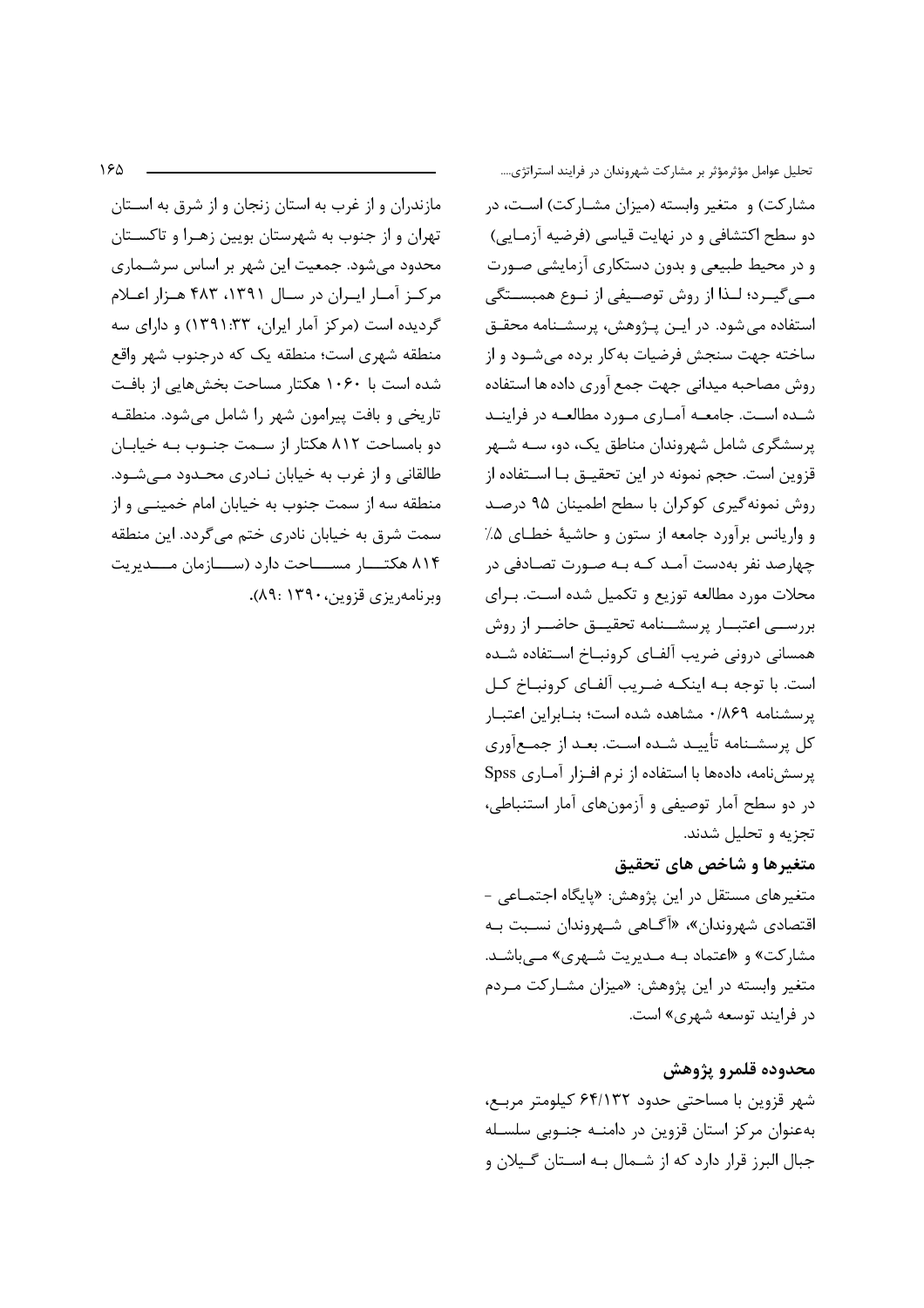

شهر در آینده، به بررسی ساختارهای درونی می بردازد (اکبریان،۱۳۹۲:۴۰).

"استراتژی توسعه شـهری رویکـردی مشـارکتی بـرای كمـك بـه شهرهاسـت. ايـن رويكـرد همـه ذينفعـان و کنشگران توسعه در سطوح محلی و بین المللی را بـرای همکاری با یکدیگر در راستای پروراندن یک استراتژی توسعه برای یک شـهر یـا منطقـه شـهری خـاص فـرا می خواند.(علـوی تبـار،١٣٧٩: ۶۳). اسـتراتژی توسـعه شهری هم فرایند و هم محصولی است کـه بـه کمـک یکدیگر راههای ایجاد شرایطی بـرای پایـداری شـهر در زمینه های زیست پذیری، رقابت، مدیریت خوب و بانکی شدن را تعیین می کنند" (اشراقی،۱۳۸۹؛۱۶۹). فراینـد استراتژی توسعه شهری با تکیه بر سرمایههای درونی جامعه شهری به حل مسائل و مشکلات آن به شیوهای سيســــتمى و سلســــله مراتبــــى مـــــى يــــردازد (محاذی،۱۳۹۰-۱۵۱۸).

# مفاهيم، ديدگاهها و مباني نظري - تعاريف

«استراتژی»، ریشه در مفاهیم نظامی دارد که اولین بار در کتاب «هنر جنگ» تـأليف «سـون تـزو» در حـدود شش قرن قبل از مـيلاد مطـرح گرديـد. اسـتراتژي بـه «چه باید انجام گیرد»، مربوط می شود که به نحوی بـا مفهوم برنامه یزی (که بـه چگونـه انجـام گـرفتن کـار مربوط می شود) متفاوت است (هاشمی،۱۳۹۲-۸۸.۱ ۸۶). این مفهوم از سالهای ۱۹۸۰ به بعد توسط بیشتر شرکتهای تجاری و سازمانهای اداری از علوم جنگبی و نظامی اقتباس گردید، اما مبانی نظـری آن از نظریـه سیستمها و نظریه تصمیمسازی در مدیریت اخذ شـده است (سعيدنيا،١٣٧٩:٨٨).

برنامهریزی استراتژیک سعی در بیـان و معرفـی وجـوه درونی شهر دارد و با توجه بـه تعیـین و جایگـاه نقـش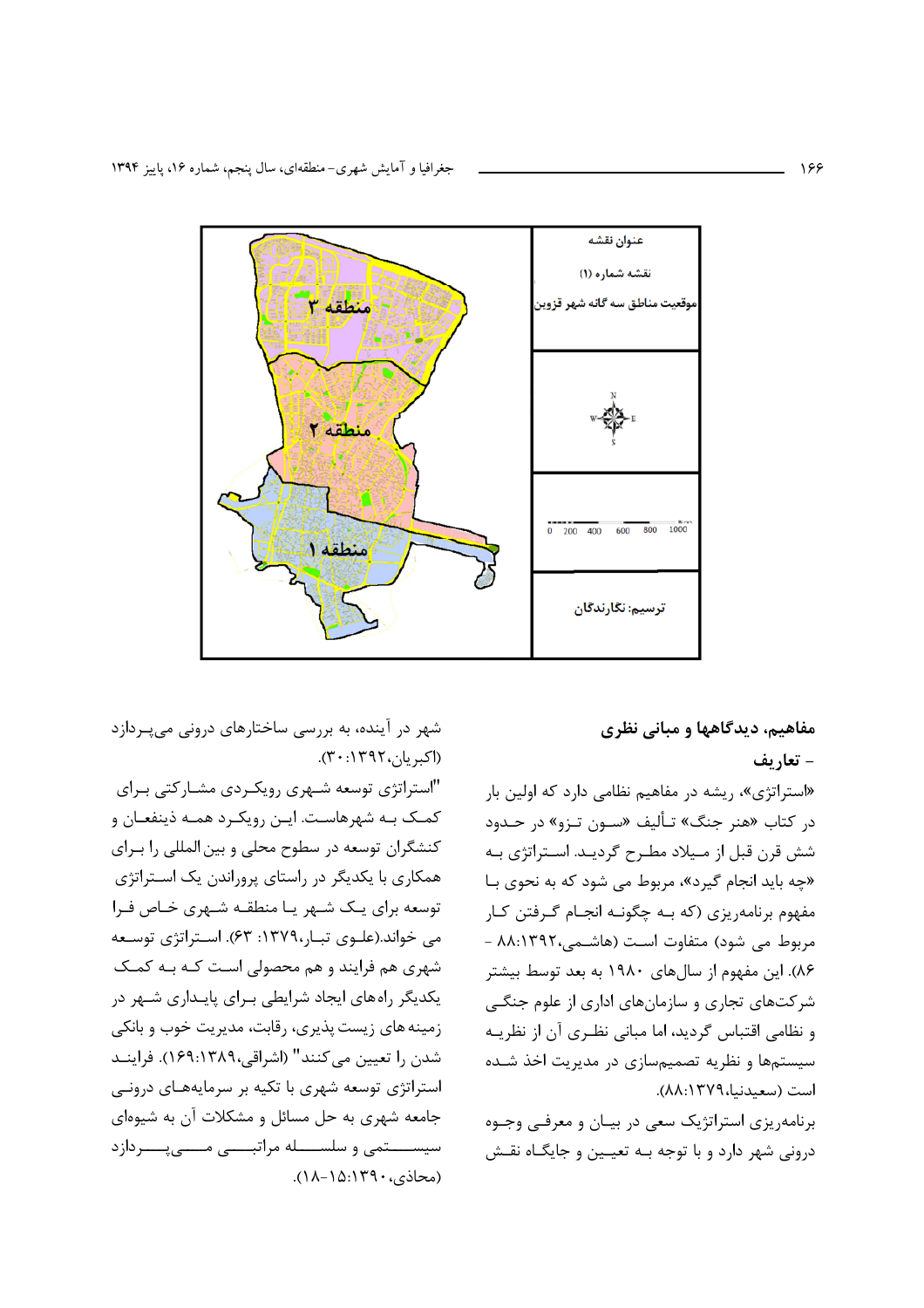تحلیل عوامل مؤثرمؤثر بر مشارکت شهروندان در فرایند استراتژی....

براساس تعریـف بانـک جهـانی، *اسـتراتژی توسـعه شهري* فرايندي است كه با مداخله و مالكيت ذينفعـان محلی برای تدوین چشماندازی جامع برای شـهر خـود ایجاد می شود. این فرایند دربر گیرندهٔ تحلیل آرمانهای شهر در زمینه توسعه اقتصادی و اجتمـاعی و کـاهش فقر، تعیین اولویتها برای سرمایهگذاری و حمایتهای توسعهای و اجرای ایـن چشـمانـداز از طریـق اقـدامات مشاركتي|ست(عسگري،١٣٨٧ :۴۵؛ نوروزي،١٣٨٩ :٢۵٣).

- دیدگاهها و مبانی نظری

در سالهای اخیر، رویکردهـای مختلفـی در ارتبـاط بـا مدیریت شهری بهوجود آمده است که استراتژی توسعه شـهری در زمـره مهمتـرین ایـن رویکردهاسـت کـه خواستار تعامل میان نهـاد شـهرداری، جامعـه مـدنی و مسردم، بسه منظسور مسديريت بهتسر شهرهاسست (مشكينى، ١٣٩٣: ٣١).

در دههٔ اخیر بسیاری از سازمانها و نهادهـای مـدیریت و برنامهریزی بر ترویج نـوعی نگـرش مشـارکتی بـرای تشویق مدیریت و برنامهریزی (از پـایین بـه بـالا) و بـر اجتماعات محلی و نظارت بر اقدامات توسـعهای تأکیـد داشتهاند (سعیدی، ۴۳:۱۳۹۰) و (نجاتی،۱۳۸۱: ۶۵).

آگاهانه و معنـادار شـهروندان در عرصـههـای مختلـف اجتماعی، اقتصادی و رفاهی و محلی، یکی از مهمترین دغدغـههـا و ضـرورتهـای مـدیران شـهری اسـت (نوريان: ١٣٩١:١٧). این نوع برنامه با ماهیت راهبردی و برای کمک به ایجاد دموکراسی، تصمیم گیری و بهبود وضع زنـدگی توسط ســازمان ائــتلاف شــهرها (Cities Alliance) در سـال ۱۹۹۹ پیشـنهاد گردیـد. در اسـتراتژی توسـعه شهری شرایطی فراهم میشود کـه در آن بـه شـیوهای دموکراتیک و مشارکتی به حـل مسـئله فقـر شـهری و توسعه اقتصادي پرداخته مي شود (سعيدي،١٣٩٠:٢٥١). فرایند استراتژی توسعه شهری با تکیه بر سـرمایههـای درون جامعه شهري به حل مسـائل و مشـكلات آن بـه شیوهای سیستمی و سلسله مراتبی می پردازد ( Center for Urban Development Studies, 2001: 12). ایسن رویکرد نوین به عنوان اقدامی عمده در قرن ۲۱ بر آن است که زمینههای برخوردار شدن شهروندان از زندگی و خدمات پایه شهری را فراهم سـاخته و شـعار «شـهر كامل» ,ا احيا كند.

از همین رو در برنامهریزی برای مشارکت دادن، حضور



شکل ۱: چارچوب تحلیلی برای عملکرد شهری از دیدگاه استراتژی توسعه شهری

 $15V$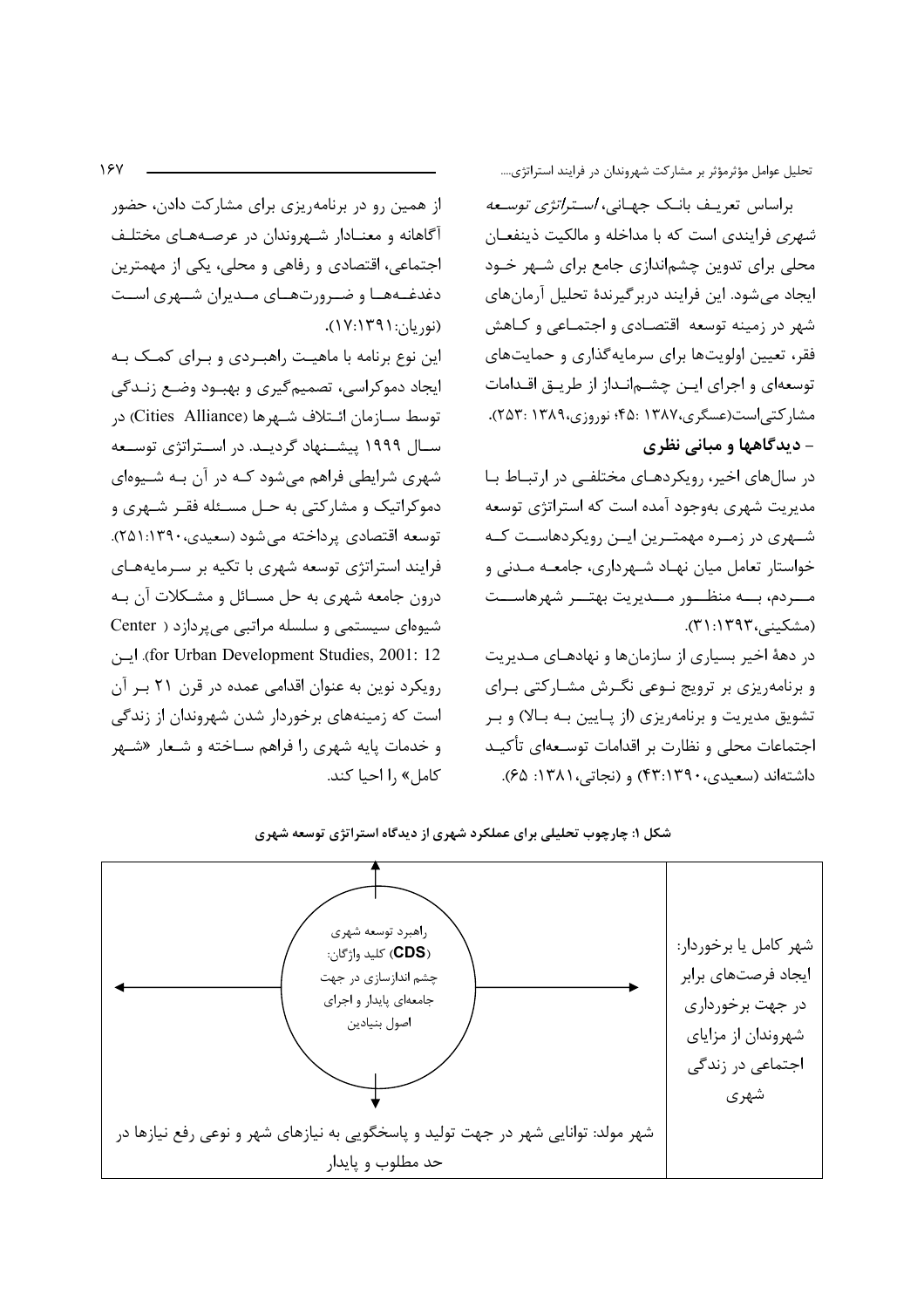|                                                                    | شهر با حکمرانی<br>شهري: شفافيت و |
|--------------------------------------------------------------------|----------------------------------|
| شهر پایدار: ایجاد شهری قابل زندگی و در تعامل با محیط و منابع طبیعی | پویایی نظام سیاسی و              |
|                                                                    | سازمانی در جهت                   |
|                                                                    | جذب علايق متنوع                  |

Source: Cities Alliance, 2008: 25

به طور کلی اهداف راهبرد توسعه شهری در قالب سـه هدف عمده طراحی شده اند: الف) مدیریت و حکمرانی خوب شهری – حکمرانی خوب شـهری شـامل گسـتره وسیعی از مشارکتها و همکاری میان مـردم، دولـت و بخش خصوصی است (Murizen, 2002: 50)؛ ب) رشد اقتصـــادي ج) كـــاهش فقـــر (اشـــرفي، ١٣٨٩: ١۶٩). (UNCHS, 1999: 2) سازمان ائتلاف شبهرها، روبكيرد CDS را بهعنوان راهكاري براي حل معضلات شـهرها مطرح می نماید. در این راستا، مهمترین اصـول راهبـرد توسعه شهري عبارتند از: ١- قابليت زندگي: اين مفهوم ریشه در کفایت اقتصادی، سیاسی و الزامـات اجتمـاعی یک شهر دارد (Myers, 1987: 108). ۲- رقابت پذیری. ۳- بانک پذیری. ۴- مدیریت و حکمرانی خوب شـهری .(Word Bank, 1999: 25)

CDS بهعنوان برنامه عمل برنامهريـزي اسـتراتژيک بـه حساب می آید و در فراینـدی پویـا مبتنـی بـر اندیشـه استراتژیک تهیـه و اجـرا مـیشـود؛ بـر ایـن اسـاس، استراتژی توسعه شهری توأمان بر تهیه و اجـرای سـند تأكيـد داشـته، تـدوين آن بـر پايـه چشـمانـدازسـازي مشــاركتي اســت (گلكــار، آزادي، ۱۳۸۴: ۵۹). عناصـر سازنده و مراحل فرایند تهیه و اجرای سند «راهبرد توسعه شهر» (CDS) بر حسب ویژگی و نیاز شـهرها متنوع هستند (Sim et al: 2003: 121).

شایان ذکر است که طراحی و تدوین استراتژی توسعه شهری مانند اغلب طرحهـای شـهری لزومـاً بـه معنـی فرایند خطی نیست که بـا ارزیـابی وضـع موجـود آغـاز گردد و به اجرا ختم شود، چرا که تدوین ایـن رهیافـت

.(Kowato Foskl: 2013: 44-45) ماتزل معتقد است که طراحی و برنامهرینزی CDS هنر شهری دارای این مراحل است: ۱- آماده سازی و تدارک ۲- تجزیه و تحلیل ۳- تعریف راهب ره ۴- اجرا ۵- مشاوره و استفاده موؤثر از پس خوردهای برنامه (Marull,2012:46). رویکرد CDS از طریق مکانیسمهایی چـون مشـارکت فعال شهروندان در فرایند توسـعه شـهری، مـه بایسـت شرایط اقتصادی و اجتماعی و کالبدی شهر را به سـوی شرایط توسعه پایدار شهری هـدایت و مـدیریت کنـد (Kelvin, 2013:53-54) در مورد ظرف زمانی برنامهریزی CDS بایـد گفـت کـه هر چند نباید ماهیت اجرایی در شش ماه تهیه شـده و

غالبــاً تــابعى اســت از ويژگــىهــاى متفــاوت هــر شــهر

مدت زمان اجرایـی آن بـا شـرایط خـاص هـر شـهری تعریف شود، اما این رویکرد برخلاف طرح جـامع بـرای دورههای بسیار بلند مدت تهیه نمی گردد، چرا که شهر را به عنوان ارگان و سیستمی پویا مطالعه میکند کـه بتوانسد خسود رابسا شسرايط جديسد وفسق دهسد  $Jekwal, 2014:23$ 

رویکرد CDS از طریت ساز و کارهای فیزیکی و اجتماعی، باید قادر بـه برقـراری ارتبـاط منطقـی بـین بخشها و گروههای مختلف و ذینفع شهری در فرایند برنامــهريــزى شــهرى باشــد (Humikan،2012:33)؛ بنسابراین، فراینسد CDS شسامل اسستراتژی دورنمسای یکیارچهٔ شـهری، بهبـود حکومـت و مـدیریت شـهری، افزایش سرمایه گذاری و کاهش سیسـتماتیک و مـداوم فقر شهری است. بیشترین اهمیت ایـن رویکـرد، ایـن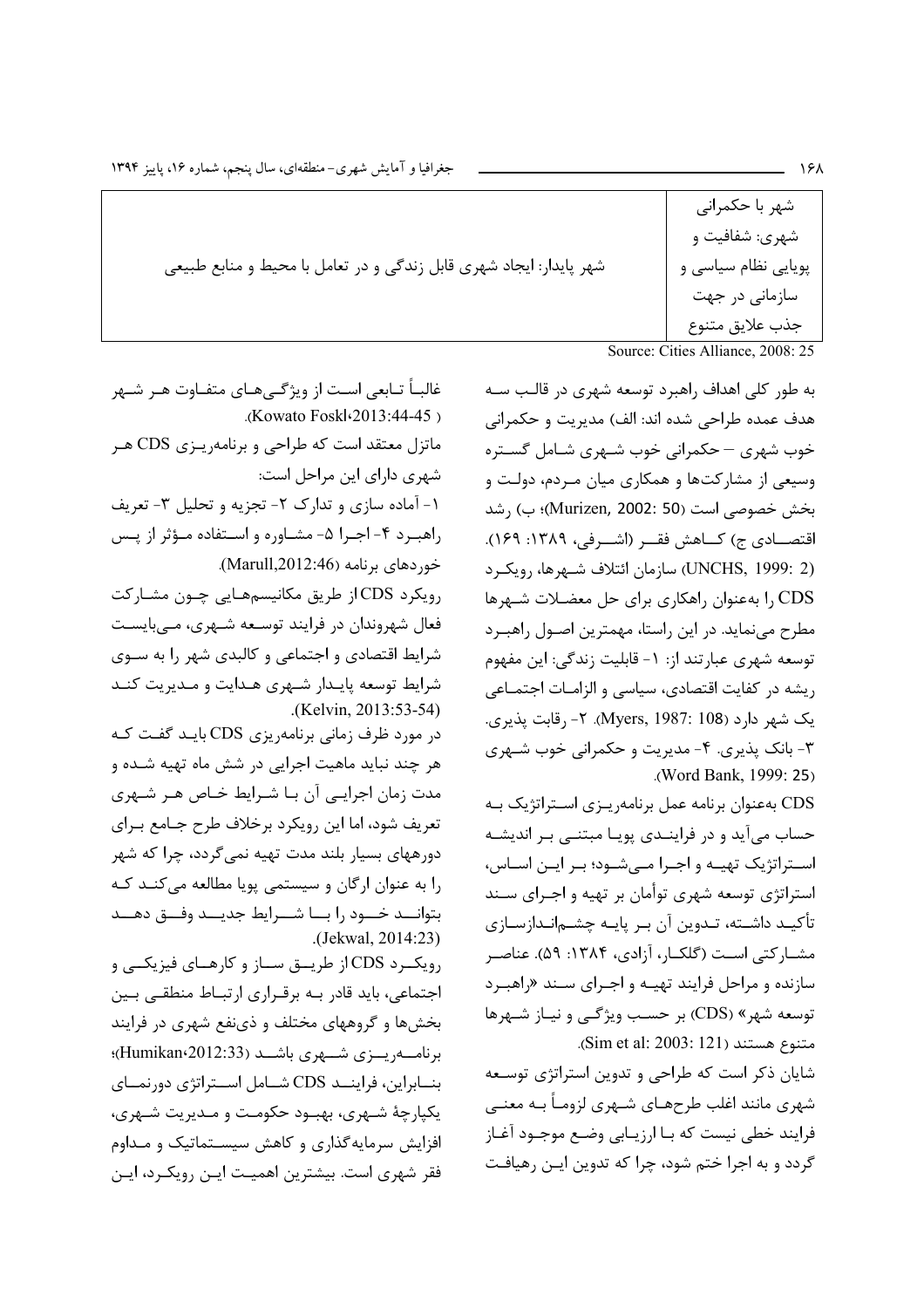يافتههاى پژوهش دراین قسمت در استای پاسخ بـه فرضـیات وسـؤالات تحقیق به تحلیل یافتهها میپردازیم. فرضیه اول: به نظر می رسد که پایگاه اجتمـاعی-اقتصادی شهروندان بر میزان مشـارکت آنــان در فرایند توسعه شهری تأثیر دارد. برای بررسی فرضیه فـوق تحصـیلات، شـغل و درآمـد پاسخگويان مورد آزمون قرار گرفته است.

تحلیل عوامل مؤثرمؤثر بر مشارکت شهروندان در فرایند استراتژی.... است که به عنوان یک استراتژی گستردهٔ شهری، شـهر را به عنوان موتور توسعه اقتصادی در نظـر مـی گیـرد و تأثیر مستقیمی در کاهش فقر، اقتصاد محلـی و بهبــود حکمرانی دارد. رویکرد CDS با توجه به شرایط ملبی و محلي تغيير مي كند.(صرافي،١٣٨٧: ١۵۴ ). با وجـود ايــن، بــدون توجــه بــه تفــاوتهــاي محلــي، اغلــب استراتژیهای توسـعه شـهری بـه عنـوان یـک فراینـد مشارکتی و بهبود مؤثر در سه موضوع مدیریت شهری، رشـد اقتصــادي و كــاهش فقــر مــورد توجــه اســت .(Ump, City Development Strategy, 2002: 11)

|                                             |                   | تحصيلات |                            |                              |               |              |  |
|---------------------------------------------|-------------------|---------|----------------------------|------------------------------|---------------|--------------|--|
| سطح                                         |                   | ميانگين |                            | مجموع                        |               |              |  |
| معناداري                                    | F                 | مربعها  | درجه آزادي                 | مربعها                       |               | مشاركت مناطق |  |
|                                             |                   | 195.99  | ٣                          | <b>AIS. TV9</b>              | بين گروهي     |              |  |
| 4.96.9<br>$\cdot \cdot \cdot \wedge \Delta$ | 00.50.            | ۴۳      | $Y \setminus Y \cdot .900$ | درون<br>گروهي                | منطقه ۱       |              |  |
| $\cdot \cdot \tau$ ۳                        |                   | 157.190 | ۴                          | $\Delta Y F \Delta T \Delta$ | بين گروهي     | منطقه ٢      |  |
| ۳.۶۷                                        | $Y_0.\cdot \xi$ . | ۱۶۹     | YF10.1Y                    | درون<br>گروهي                |               |              |  |
|                                             |                   |         | A774.047                   | ۵                            | 1979.59.      | بين گروهي    |  |
| $\ddotsc$                                   | 17.798            | 57.191  | ۱۵۶                        | TF1V.AF.                     | درون<br>گروهي | منطقه ۳      |  |

جدول ۱: بررسی رابطهٔ بین تحصیلات شهروندان و میزان مشارکت در توسعه شهری F-test

منبع: يافتههاي تحقيق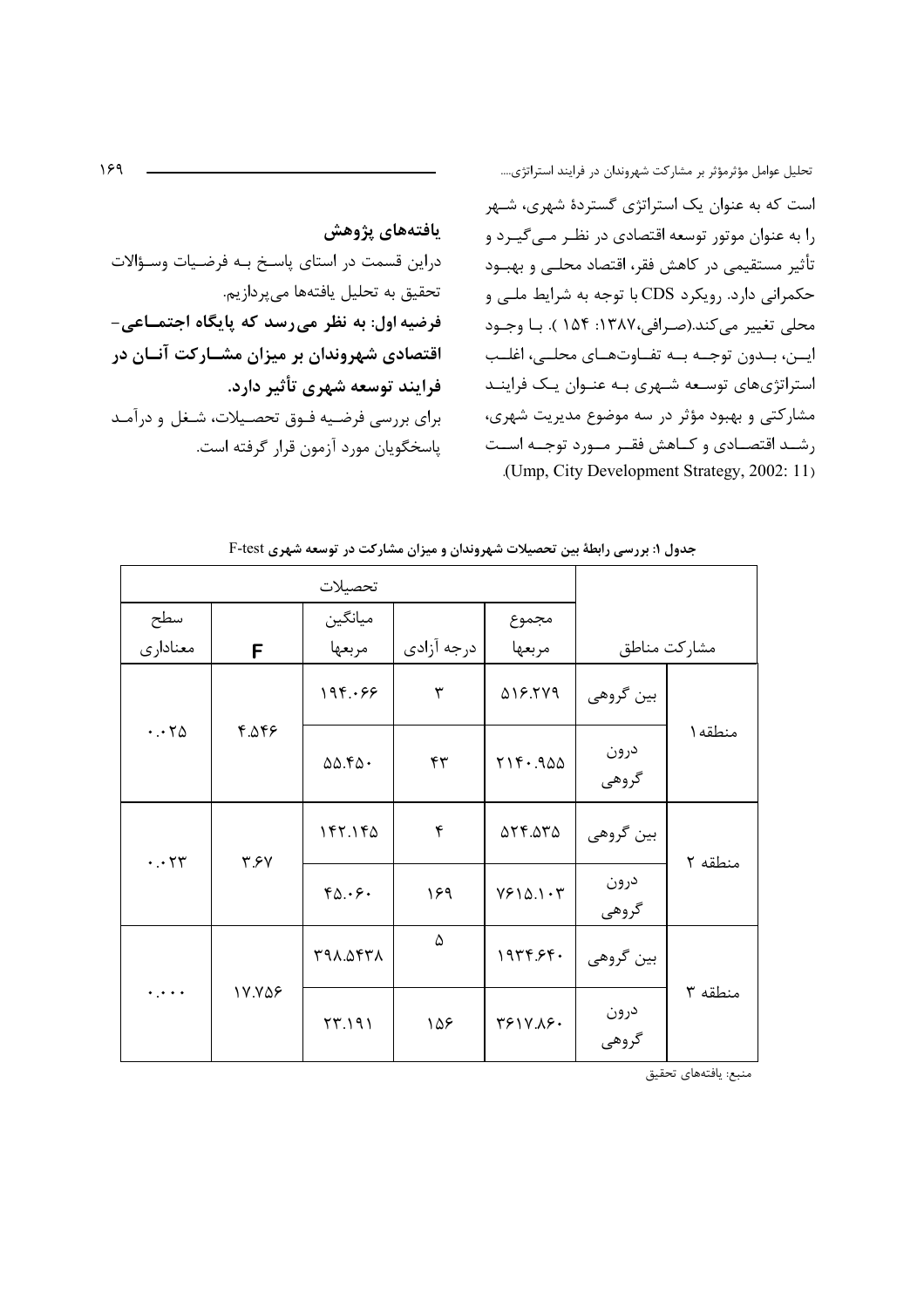$\gamma$ 

جدول بالا بیانگر ایـن واقعیـت اسـت کـه تفـاوتهـای مشاهده شده در میزان مشارکت شـهروندان در فراینـد توسعه شهری در هرسه منطقـه بـر حسـب تحصـيلات واقعی بوده است و قابل تعمیم به جامعه آمـاری اسـت. به نظر میرسد بین این دو متغیر رابطـه معنـاداری در هر سه منطقه وجود دارد. میانگین نمره تحصـیلات در منطقه یک ۱۹۴۰۰۶۶ در بین گروهها و درون گروهها ۴۵۰/۵۵ است و تفـاوت در میـانگینهـا وجـود دارد؛ بنابراین با توجه به مقدار F=4.564 و سطح معنـاداری ۰۰۳۳ تفاوت میـانگینهـا در حـداقل، در سـطح ۹۵ درصد معنی دار مے باشـد. فرضـیه وجـود رابطـه بـین تحصیلات و مشارکت شهروندان در مدیریت شهری در منطقه ۱ تأييد ميگردد. ميـانگين نمـره تحصـيلات در منطقـه دو ۱۴۲.۱۴۵در بـین گروههـا و درون گروههـا ۴۳.۰۶۰میباشد و تفـاوت در میـانگینهـا وجـود دارد؛ بنابراین با توجه بـه مقـدار F=3.67 و سـطح معنـاداری ۰۰۳۴ تفـاوت ميـانگينهـا در حـداقل، در سـطح ۹۵ درصـد معنــي‹ار اســت. فرضــيه وجــود رابطــه بــين تحصیلات و مشارکت شهروندان در مدیریت شهری در منطقه ۲ تأييد مي گردد. ميـانگين نمـره تحصـيلات در منطقه سه ۳۹۸.۵۴۳ در بین گروهها و درون گروهها ۲۷.۴۱۲ می باشد و تفاوت در میانگینها وجود دارد. با توجه به مقدار F=17.765 و سطح معناداري ۰.۰۰ تفـاوت ميـانگينھـا در حـداقل، در سـطح ۹۵ درصـد معنــىدار اسـت؛ بنــابراين فرضـيه وجــود رابطــه بــين تحصیلات و مشارکت شهروندان در مدیریت شهری در منطقه نيز ٣ تأييد مي شود.

نتايج جدول تحليل واريانسها بين شـغل شـهروندان و میزان مشارکت بیانگر این واقعیت است که تفاوتهـای مشاهده شده در میزان مشارکت شهروندان در هرسـه منطقه بر حسب شغل واقعي بوده است و قابـل تعمـيم به جامعه آمـاري اسـت. ميـانگين نمـره تحصـيلات در منطقه یک ۲۰۸.۰۵۶ در بین گروهها و درون گروهها

جغرافیا و آمایش شهری-منطقهای، سال پنجم، شماره ۱۶، پاییز ۱۳۹۴

۵۴.۵۴۳ می باشد و تفاوت در میانگینهـا وجـود دارد؛ بنابراين با توجه به مقدار F=4.235 و سبطح معنباداري ۰.۰۱ تفاوت میانگینها در حداقل، در سطح ۹۵ درصد معنىدار است؛ در نتيجه فرضيه وجود رابطهٔ بين شـغل و مشارکت شهروندان در مدیریت شهری در منطقـه ۱ تأييد مے گردد.

میانگین نمـره تحصـیلات در منطقـه دو ۴۰۹.۷۶۵ در بین گروهها و درون گروهها ۵۰.۴۵۶ است و تفـاوت در ميانگينها وجود دارد. بـا توجـه بـه مقـدار F=8.876 و سطح معناداري ۰.۰۰ تفاوت ميانگينهـا در حـداقل در سطح ۹۵ درصد معنی دار است.

میانگین نمره تحصیلات در منطقـه سـه ۱۳۳.۶۷۶در بین گروهها و درون گروهها ۳۸.۸۷۶ است و تفـاوت در میانگینهـــا وجـــود دارد؛ بنـــابراین بـــا توجـــه بـــه مقـدار F=3.675 و سـطح معنــاداري ۰.۰۲۸ تفــاوت ميانگينهـا در حـداقل در سـطح ۹۵ درصـد معنــي،دار میباشد؛ در نتیجه فرضیه وجـود رابطـه بـین شـغل و مشارکت شهروندان در منطقه ۳ تأييد ميگردد.

یکی دیگر از شاخصهای تأثیرگذار برمیـزان مشـارکت شهروندان میزان درآمد است. نتایج یافتههـا در جـدول ۲ نشان میدهد که تفاوتهای مشاهده شده در میـزان مشارکت شهروندان در مدیریت شهری در منطقـه ۱ و ۲ بر حسب درآمد واقعی بـوده اسـت. امـا تفـاوتهـای مشاهده شده در میزان مشارکت شهروندان در مدیریت شهری در منطقه ۳ بـر حسـب درآمـد واقعـی نبـوده و قابل تعمیم به جامعه آماری نیست.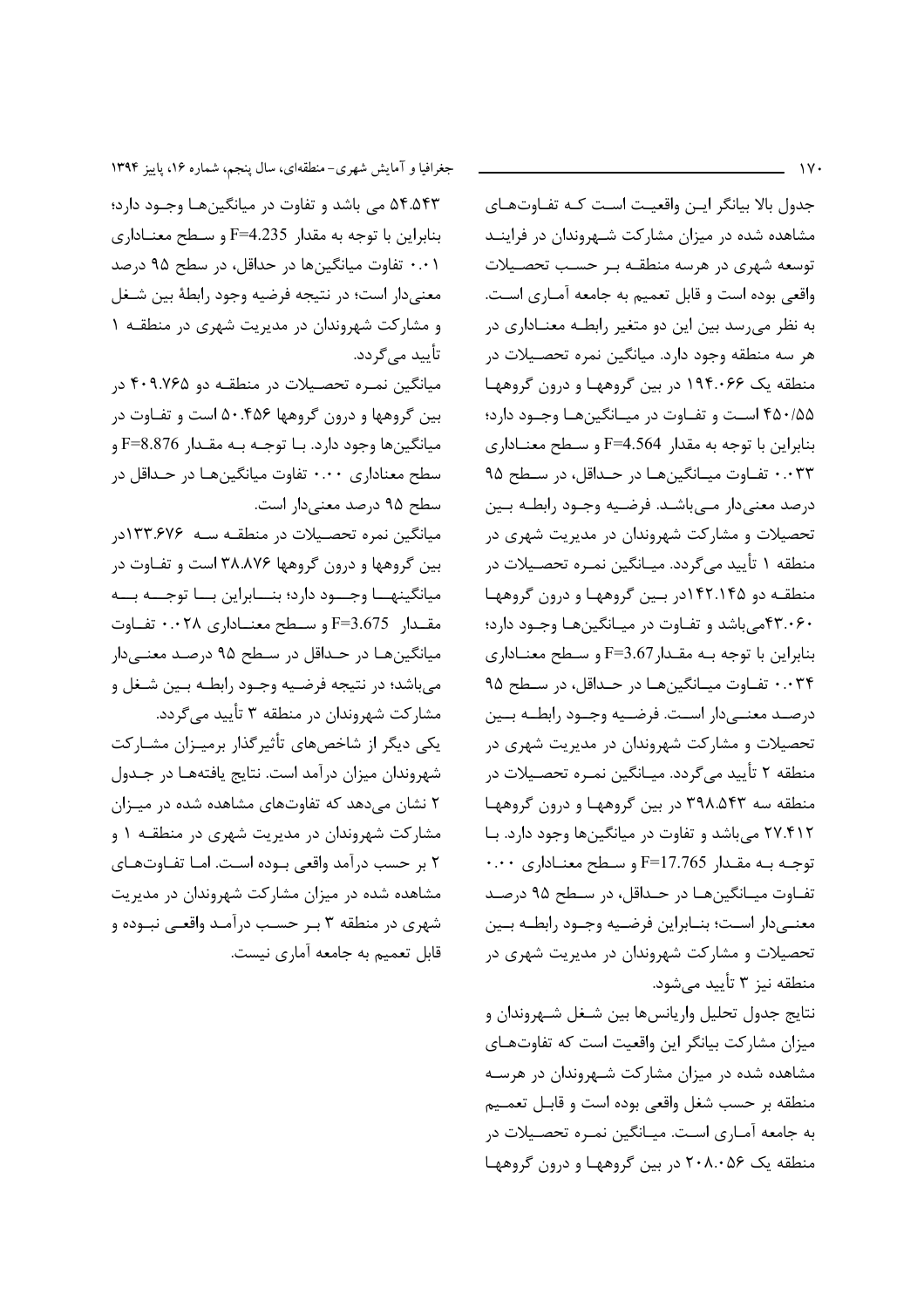|                           |                  |                   |                | - - -                                  |                |              |         |
|---------------------------|------------------|-------------------|----------------|----------------------------------------|----------------|--------------|---------|
| درآمد                     |                  |                   |                |                                        |                |              |         |
| سطح معناداري              | F                | ميانگين<br>مربعها | درجه<br>آزادى  | مجموع مربعها                           | مشاركت درمناطق |              |         |
| $\cdots$ ۶                | Y.Y.7            | <b>TTF.08V</b>    | ٣              | 605.740                                | بين<br>گروهی   | منطقه ۱      |         |
|                           |                  | 48.848            | $\mathbf{r}$   | $Y \cdot \cdot \cdot \Lambda \Delta q$ | درون<br>گروهی  |              |         |
| .595                      |                  | .104              | 41.187         | ۴                                      | 184.991        | بين<br>گروهی | منطقه ٢ |
|                           |                  | 48.199            | ۱۶۴            | Y 10.71.                               | درون<br>گروهی  |              |         |
| $\star$ , $\star$ $\star$ |                  |                   | $f\lambda9.9f$ | $\mathbf{\breve{r}}$                   | 1491.777       | بين<br>گروهی | منطقه ٣ |
|                           | 11.490<br>78.484 |                   | $10\tau$       | $F.FQ. \cdot Y$                        | درون<br>گروهی  |              |         |

حدول ۲: پی سی رابطه بین در آمد و میزان مشارکت در توسعه شده ی از طریق F-test

منبع: يافتههاي تحقيق

نميباشد. فرضية وجود رابطة بين درآمـد و مشـاركت شــهروندان در مــدیریت شــهری در منطقــهٔ ۳تأییــد نمی گـردد. میـانگین نمـرهٔ تحصـیلات در منطقـه سـه ۴۸۹.۴۴۱ در بسین گروههها و درون گروههها ۲۶.۴۶۴ می باشد و تفاوت در میانگینها وجود دارد؛ بنـابراین بـا توجه به مقدار F=26.464 و سطح معناداري ۰.۰۰ تفــاوت ميــانگينهــا در حــداقل در ســطح ۹۵ درصــد معنیدار است و فرضیه وجـود رابطـه بـین درآمـد و مشارکت شهروندان در توسعه شهری در منطقـه ۳ تأييد مي گـردد. شـناخت مـردم از مشـاركت و ميـزان مشارکت شهروندان در توسعهٔ شهری رابطـه معنـاداری وجود دارد. میانگین نمرهٔ درآمد در منطقه یک، ۲۳۴.۵۶۷ در بین گروههـا و درون گروههـا ۴۵.۶ مــی باشــد و تفـاوت در ميــانگينهــا وجــود دارد؛ بنــابراين بــا توجــه بــه مقـدار F=4.702 و سـطح معنـاداري ۰.۰۰۶ تفـاوت میانگینهـا در حـداقل در سـطح ۹۵ درصـد معنـی،دار است و فرضـيهٔ وجـود رابطـهٔ بـين درآمـد و مشـاركت شــهروندان در مــدیریت شــهری در منطقــه ۱ تأییــد مـــی گـــردد. میـــانگین نمـــرهٔ درآمـــد در منطقـــه دو ۲۲۴۱.۱۶۷ در بین گروهها و درون گروهها ۴۸.۲۶۶ است و تفاوت در میانگینها وجود نـدارد. بـا توجـه بـه مقدار F=0.853 و سطح معنـاداري 0.494 تفـاوت میانگینها در حـداقل در سـطح ۹۵ درصـد معنــیدار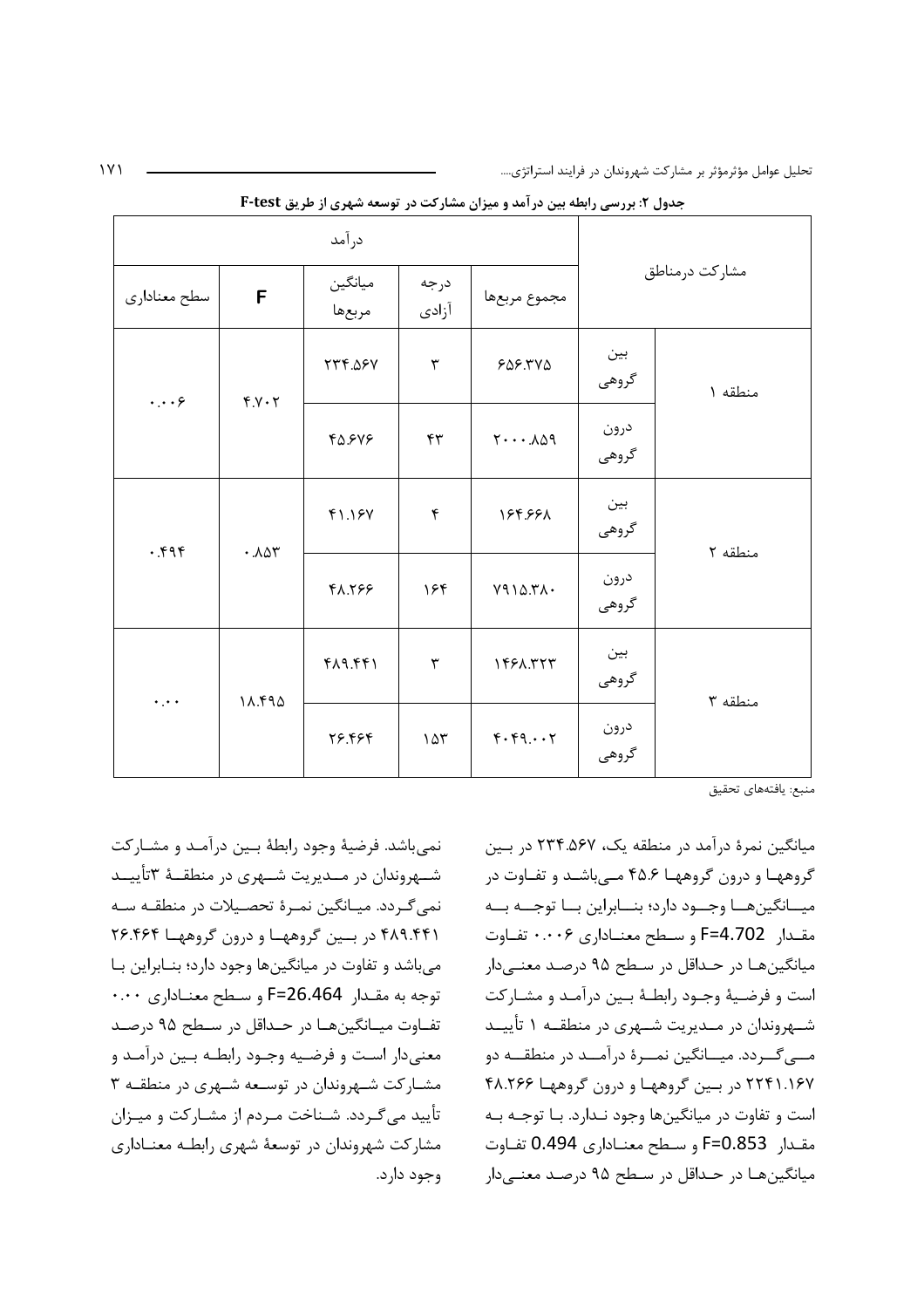|                                 | شناخت مردم از مشاركت        |                                     |                                      |
|---------------------------------|-----------------------------|-------------------------------------|--------------------------------------|
|                                 | منطقه ١   منطقه ٢   منطقه ٣ |                                     |                                      |
|                                 |                             | آزمون پیرسون   ۱۷۶۵   ۱۵۶۴   ۱۳۵۶ . |                                      |
| $\mathbf{L}$ , and $\mathbf{L}$ |                             | سطح معناداری   ۰.۰۰   ۰.۰۰          | میزان مشارکت شهروندان در مدیریت شهری |

جدول ۳: بررسی رابطه بین شناخت و میزان مشارکت در تصمیم سازی و توسعه شهری از طریق ضریب همبستگی

منبع: يافتههاي تحقيق

تحلیل ضریب همبستگی میـزان مشـارکت در تصـمیم سازی بیانگر وجود این دو متغیر در منطقـه ۱ برابـر بـا ۰.۷۶۵ با سطح معناداری ۰/۰۰۰ میباشد و با سطح نسبتاً بالايي مورد تأييد واقع شده است؛ بنابراين، بـين شناخت مردم از مشاركت بـهعنـوان متغيـر مسـتقل و میزان مشارکت شهروندان در تصـمیمسـازی و توسـعه شهری بهعنوان متغیر وابسته؛ رابطهٔ معناداری در جهت مثبت وجود دارد.

ضریب همبستگی این دو متغیر در منطقـهٔ ۲ برابـر بـا ۵۶۴. • با سطح معناداری ۱۰۰۰۰ مے باشد، با سطح پایینی مورد تأیید واقع شده است و بین شناخت مـردم

از مشارکت بهعنوان متغیر مستقل و میـزان مشـارکت شهروندان در توسعهٔ شـهری بـهعنـوان متغیـر وابسـته رابطه معناداری در جهت مثبت وجود دارد. ضریب همبستگی این دو متغیر در منطقه ۳ برابر با ۴۵۶. • با سطح معنـاداري ۰/۰۰۰ مـيباشـد بـا سـطح نسبتاً پايين مورد تأييد واقع شده است؛ بنــابراين، بــين شناخت مردم از مشارکت بـهعنـوان متغيـر مسـتقل و میزان مشارکت شهروندان در توسعهٔ شـهری بـهعنـوان متغير وابسته،رابطهٔ معناداريدرجهت مثبت وجود دارد. فرضیه دوم: به نظر می رسد کـه بـین میـزان اعتمـاد و میزان مشارکت شهروندان رابطهٔ معناداری وجود دارد.

جدول ۴: بررسی رابطه بین اعتماد و میزان مشارکت در توسعه شهری از طریق ضریب همبستگی

|                             | میزان اعتماد به مدیریت شهری |                             |           |  |
|-----------------------------|-----------------------------|-----------------------------|-----------|--|
|                             |                             | منطقه ١   منطقه ٢   منطقه ٣ |           |  |
|                             | $. y \ast \ast$             | .550                        | .057      |  |
| ازمون پیرسون سطح معناداری   | $\ddotsc$                   | $\ddotsc$                   | $\ddotsc$ |  |
| المستلف والمستحدث والمستقار |                             |                             |           |  |

است. ضریب همبستگی این دو متغییر در منطقـه ۲ برابر با ۶۴۵. • با سطح معناداری ۰/۰۰۰ میباشـد و در سطح متوسط مورد تأييد واقع شـده اسـت؛ در نتيجـه، بین اعتماد به مدیریت شهری بهعنوان متغیر مستقل و سطح معناداری آزمون پیرسون در مناطق مورد مطالعه نشــان داد کــه ضــریب همبســتگی ایــن دو متغیــر در منطقه ١ برابر با ٠.٧٣۴ با سطح معناداري ٠/٠٠٠ است و با سطح نسبتاً بــالايي مــورد تأييــد واقــع شــده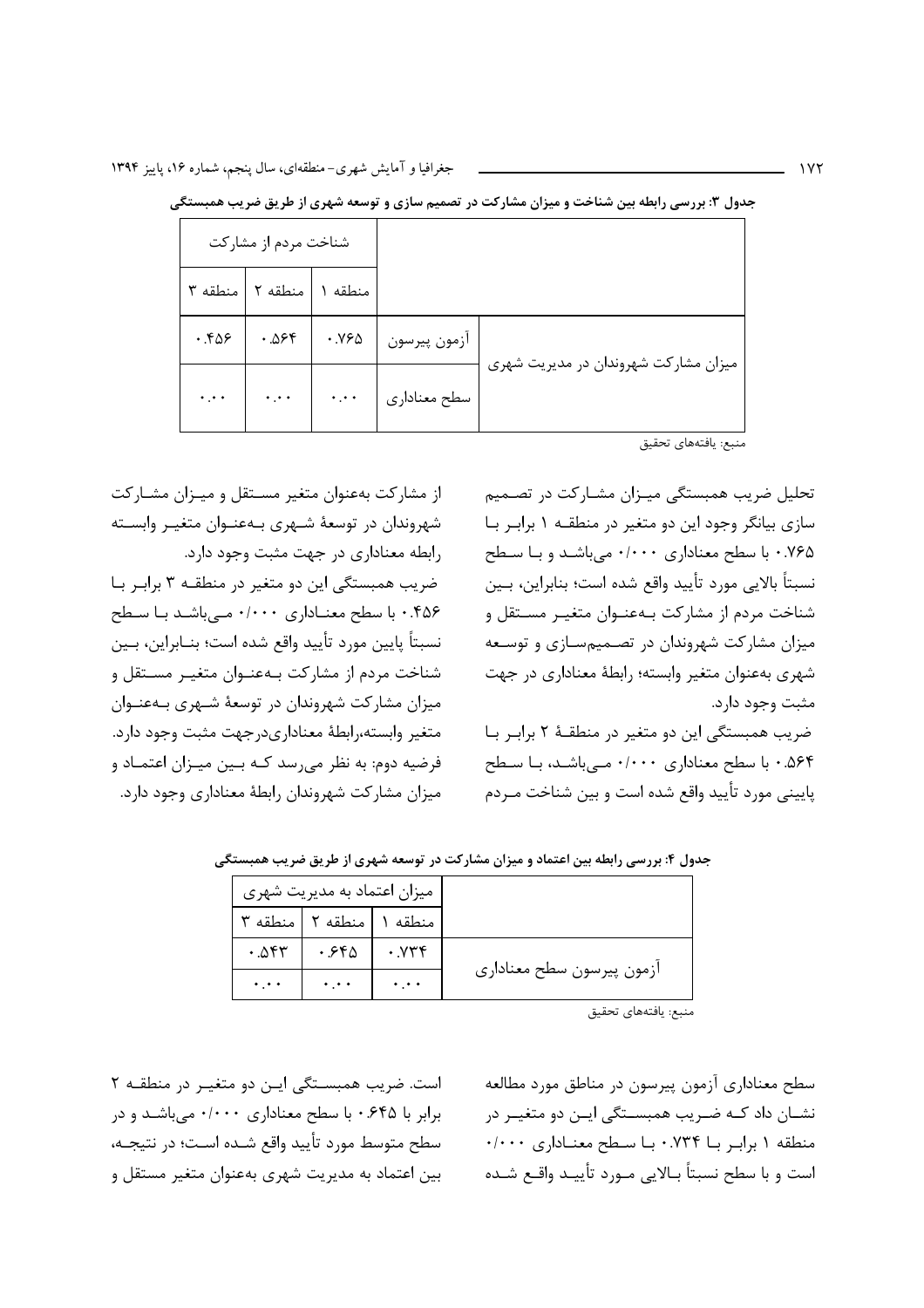تحلیل عوامل مؤثرمؤثر بر مشارکت شهروندان در فرایند استراتژی.... میزان مشارکت شهروندان به مدیریت شهری بهعنــوان میزان مشارکت شهروندان به توسعه شـهری بـهعنـوان متغير وابسته، رابطهٔمعناداریدر جهتمثبت وجود دارد. متغيروابسته، رابطهٔ معناداريدر جهت مثبتوجود دارد. فرضيه سـوم تحقيــق: بــه نظــر مــی,رســد کــه ميــزان ضریب همبستگی این دو متغیر در منطقـه ۳ برابـر بـا ۰.۵۴۳ با سطح معناداری ۰/۰۰۰ میباشد و در سطح مشــارکت شــهروندان در توســعه شــهری در منــاطق نسبتاً پايين مورد تأييد واقع شده است؛ بنــابراين، بــين مختلف متفاوت است. اعتماد به مدیریت شـهری بـهعنـوان متغیـر مسـتقل و

منطقه زندگی ميانگين درجه F سطح معناداري مجموع مربعها آزادى مربعها  $119.05$ **TFAS.AVS**  $\mathsf{r}$ بين گروهي میزان مشارکت شهروندان در **٣٨.۶٧٥**  $\dddot{\bullet}$  .  $\ddot{\bullet}$  $\Delta$ ۴. YA  $Y \wedge$ 18808.448 درون گروهي مديريت شهري

جدول ۵: بررسی رابطهٔ بین توانمند سازی و میزان مشارکت در توسعه شهری F-test

.<br>منبع: يافتههاي تحقيق

جدول بالا آزمون تحليل واريانسها مـىباشـد و بيــانگر این واقعیت است که تفاوتهای مشاهده شـده در بـین توانمند سازی ومیزان مشـارکت شـهروندان در توسـعهٔ شهري بر حسب منطقهٔ زندگي واقعي بوده است و قابل تعمیم به جامعه آماری است. به نظر می رسد بـین ایـن دو متغیر، رابطهٔ معناداری در هر سه منطقه وجود دارد. میانگین نمرهٔ منطقه زندگی ۱۱۹.۵۴۳ در بین گروهها و درون گروهها ۵۴.۷۸ می باشد و تفاوت در میانگینها وجود دارد؛ بنابراین، بــا توجــه بــه مقــدار F=38.675 و سطح معناداري ۰.۰۰ تفاوت ميانگينها در حـداقل در سطح ۹۵ درصد معنىدار مىباشد؛ درنتيجـه، فرضـيه

آزمون آماري انحراف معيار ميانگين تعداد مناطق سه گانه  $T = 2.597$  $.015V$ **YAAA**  $\sqrt{1 + 1}$  $S = 0.1$ قزوين(درصد) .<br>منبع: يافتههاي تحقيق

جدول شماره ۶: نتایج آزمون t دو نمونg مستقل پیرامون ارزیابی توانمندسازی زنان

در مديريت شهري تأييد مي گردد. چنانچه در جدول ۶ مشاهده می کنید، میـانگین مشـارکت در منطقـه یـک ۳۴.۶۷ است کـه بـیش از منطقـه ۶و ۳ مـیباشـد و می توان اذعان داشت که شهروندانی که در منطقه یک قزوین زندگی میکنند، میزان مشارکتشان از دو منطقه دیگر بیشتر است. این در حالی است که نمرهٔ میـانگین در منطقه ۲ با ۲۵.۶۷ بیش از منطقـه ۳ مـ باشـد و نمره میانگین مشارکت شهروندان در منطقه ۳ برابر با ٢١.٨٧ است كه از دو منطقـل ديگـر كمتـر مــى باشـد.

وجود رابطه بین منطقه زندگی و مشـارکت شـهروندان

 $1YY$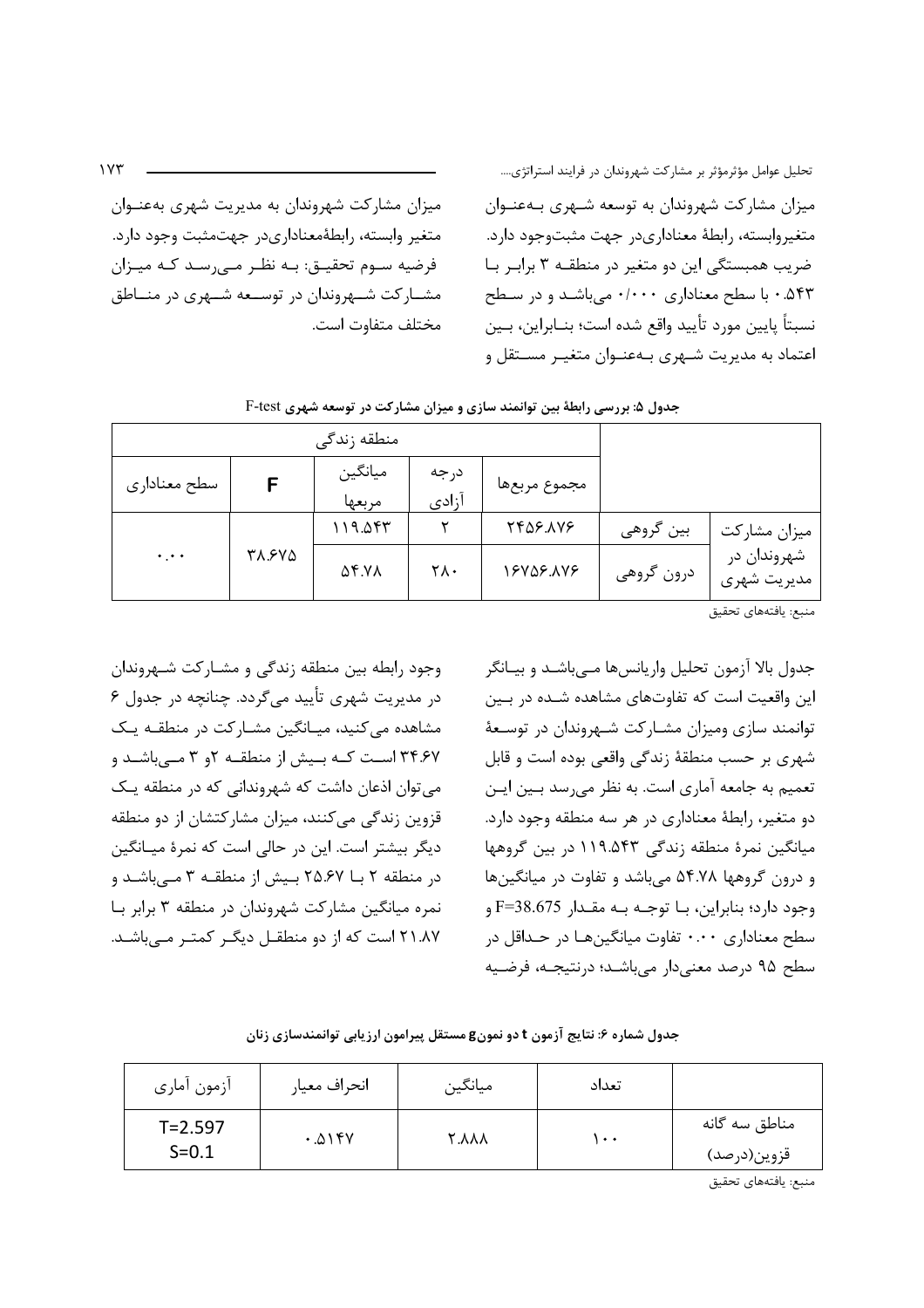برای ارزیابی شاخص سطح فعالیت توانمندسازی زنان، چهار گویه در قالب مقیـاس ترتیبـی پـنج سـطحی لیکـرت در پرسشنامه تعریف شده است. پس از بررسی تک تک گویهها، به منظور محاسبهٔ سطح ایـن شـاخص، میـانگین امتیـاز حاصل از گویهها با هم ترکیب و فیلد جدیدی ایجاد شده است. استفاده از آزمون t نشان می دهد که میـانگین سـطح این شاخص در شهر قزوین برابر با ۲.۹۳ است. آماره t برابر t ۳.۱۷۵ = و سطح معنیداری حاصل s ۰.۰۰۳ = و کمتـر از ۰.۰۵ است.

| خطاي انحراف معيار | انحراف استاندار د | ميانگين      | منطقه |
|-------------------|-------------------|--------------|-------|
| ۱.۶۸۹             | $\lambda.9$       | 34.97        |       |
| .540.             | ۷.۶۵۴             | 70.5V        |       |
| ۰.۵۴۳             | ۶.۷۶۴             | <b>71.AY</b> | س     |
| ۰.۴۳۲             | ۶.۹۹۴             | $\gamma$     | کا .  |

جدول ۷: مقایسه میانگین ارزیابی توانمندسازی زنان در مناطق مورد بررسی

منبع: يافتههاي تحقيق

است که به آسانی قابـل دسـترس بـوده و تـودهٔ مـردم بتواننـد از آن بـهعنـوان يـك ميـانجي بـا مسـئولين برنامـهريـزي اسـتفاد كننـد. پرسـششـوندگان اظهـار داشتهاند که کانالهای زیادی برای مشارکت وجود دارد و ممکن است اجتماعات محلی، گروههای کار یا گروههای بحث و گروههای تعـاونی را شـامل بشـود؛ بنابراین، مشارکت اجتماعی در فرایند استراتژی توسعهٔ شهری قزوین، نیازمند بستر مناسب خود است و بـدون تحقق آن جریان پیدا نمی کنـد. بسـتر مناسـب بـرای مشـاركت فعـال همـه مـردم، تقويـت جامعـهٔ مـدنى و فرایندهای وابسته به آن است. تنظیم استراتژی چشمانداز سازی

در تهیه سند CDS، چشـمانـدازسـازی قلـب فراینـد را تشکیل میدهد؛ به عبـارت دیگـر، چشــم انـداز ســازی فرایندی است دربارهٔ آینده تصـویری کـه یـک جامعـه می خواهد و سپس طرحی برای اینکه چگونه باید به آن برسـد. تحليـل پرسشـنامههـا حـاكى از آن اسـت كـه چشماندازسازی آیندهٔ شهر قـزوین بایـد چشـمانـدازی مشارکتی باشد؛ به این معنی که چشم انـداز بایـد بـه صورت متقابل درک شده و بهوسیلهٔ بهـرهوران مختلـف شهری حمایت شود. عوامل اصـلی موفقیـت مشـارکت عمومی در برنامهریزی توسعهٔ شهری قزوین، مجراهایی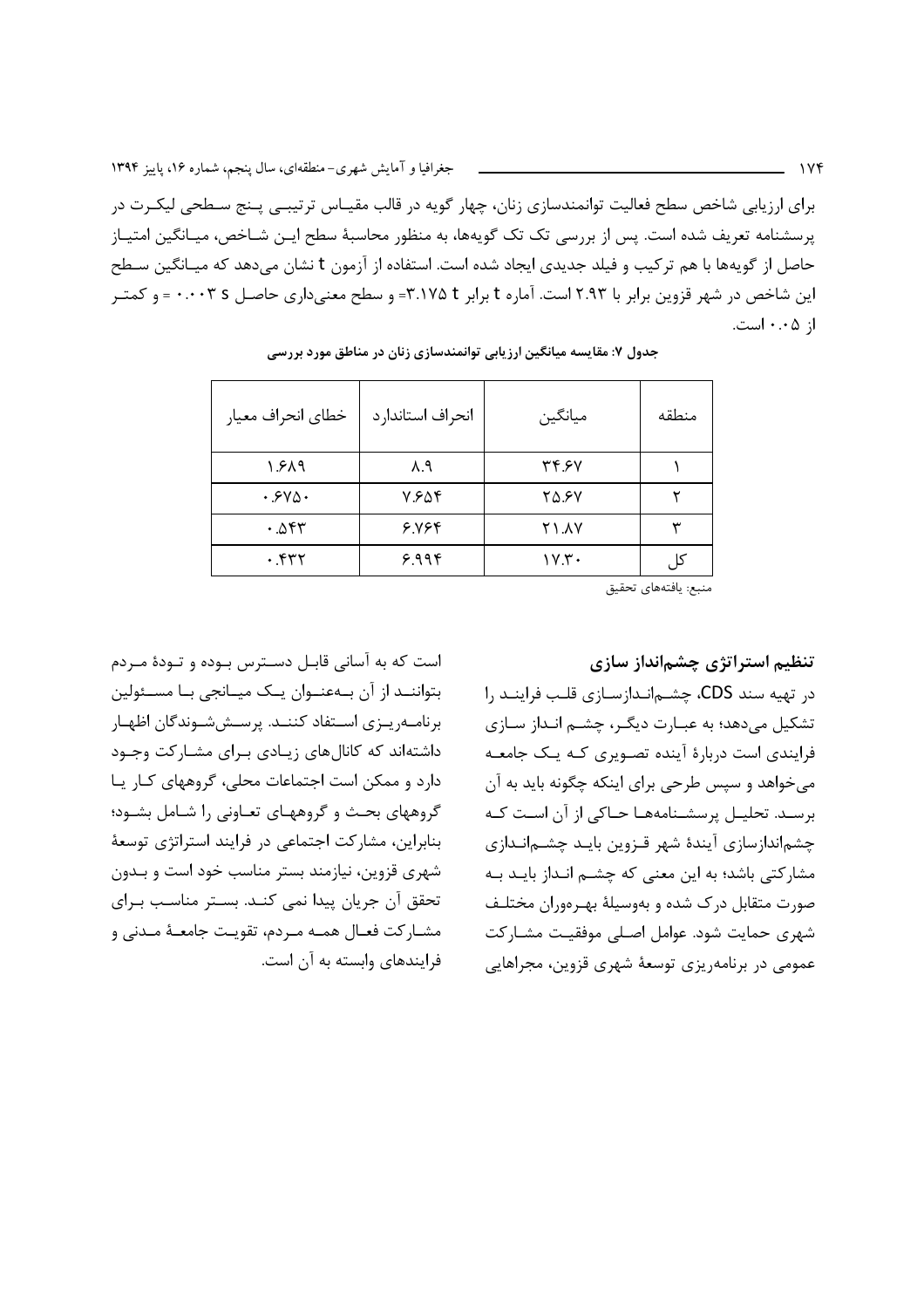تحلیل عوامل مؤثرمؤثر بر مشارکت شهروندان در فرایند استراتژی....

| مؤلفههای تأثیرگذار و ساختار فرصت                                                                                                                                                                                                                                                                          | سطح ناحيه                                                                                                                  | سطح محله                                                                                    | حوزه                          |
|-----------------------------------------------------------------------------------------------------------------------------------------------------------------------------------------------------------------------------------------------------------------------------------------------------------|----------------------------------------------------------------------------------------------------------------------------|---------------------------------------------------------------------------------------------|-------------------------------|
|                                                                                                                                                                                                                                                                                                           |                                                                                                                            |                                                                                             |                               |
| ۱) سطح درآمد و وضعیت اقتصادی خانوادهها<br>۲) داشتن مهارتهای عمومی و تخصی جهت فعالیـتهـای<br>كارأفرينانه<br>۳) میزان مشارکت اقتصادی شـهروندان در مناسـبتهـای<br>محلی و ناحیهای                                                                                                                             | - ميــزان مراكــز<br>اقتصادی در سـطح<br>ناحيه<br>- میزان طرحهـای<br>اقتصــادي شــهري<br>در اختيـــــــــــار<br>كارأفرينان | میزان دسترسی به<br>مراکز اقتصادی در<br>سطح محله<br>میزان کسب و کارهای<br>نوظهور در سطح محله | اقتصادى                       |
| ۱) کیفیت حضور در تجمعـات صـنفی و کـارگروههـای<br>مشارکت در تصمیم سازی<br>۲) وضعیت فعالیت مداوم کانونهای مشارکت<br>۳) میـزان تمایـل بـه راهانـدازی مؤسسـات تـرویج امـوزش<br>شهروندى<br>۴) میزان ارتباط شبکههای اجتماعی بین محلات و نواحی<br>۵) فـراهم بـودن بسـتر آمـوزش و تـرويج فرهنـگ آمـوزش<br>شهروندى | - نــــرخ افــــزايش<br>انجمن ها، خيريه ها<br>و سازمانهای مـردم<br>نهاد<br>- در تصمیم سازی                                 | توسعه و گسترش<br>كانونها وميزان<br>مشارکت در تصمیم<br>سازى                                  | اجتماعی<br>وفرهنگم            |
| ۱) کیفیت ارائه خدمات با رعایت حقوق شهروندی<br>۲) نحوه برقراری عدالت اجتماعی در سطح محله و ناحیه<br>۳) ساختار اداری بین مدیریت شهری در نـواحی و توانمنـد<br>سازى<br>۴) اصلاح و تغییر نگاه مدیریتی و عوامـل اجرایـی درسـطح<br>مدیریت شهری نـواحی و داشـتن رویکـرد چشـم انـداز<br>سازى                       | - میــزان آشــنایی<br>با قوانین مرتب بـا<br>فعاليستهساى<br>توانمنــد ســـازى<br>شهروندان                                   | میزان آشنایی با<br>قوانين و حقوق<br>شهروندي مرتبط با<br>محلات                               | وه.<br>وفي<br>قانونی و ادار ک |

جدول ۸: مؤلفههای تأثیرگذار و ساختار فرصت در رویکرد استراتژی توسعهٔ شهری قزوین در سطح محلات مورد مطالعه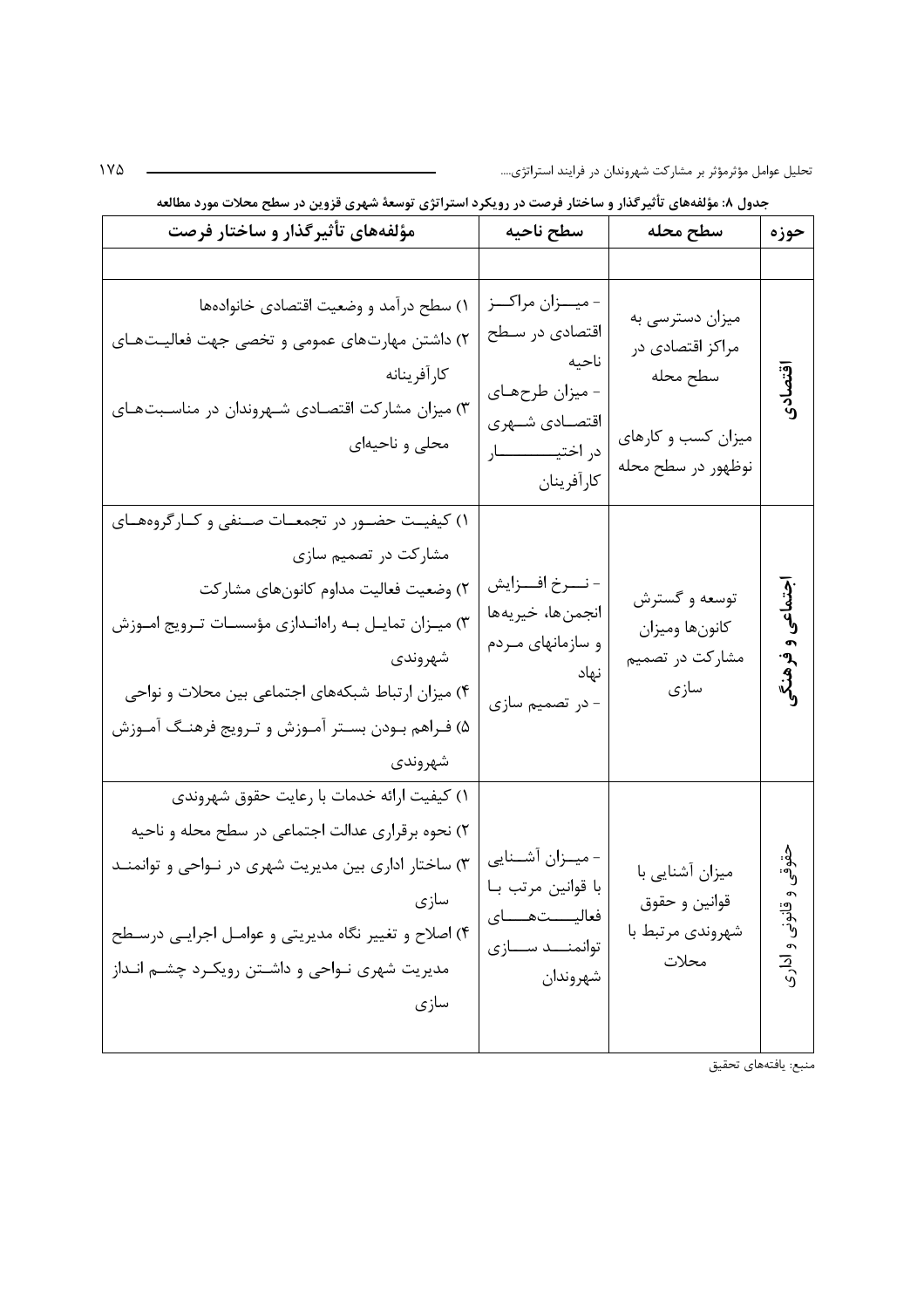جغرافیا و آمایش شهری-منطقهای، سال پنجم، شماره ۱۶، پاییز ۱۳۹۴

وارد معادله می شود، متغیری است که پس از تفکیک متغیر قبل بیشترین افزایش را در واریانس تبیین شـده دارد. برای انجام تحلیل رگرسیون چنـد متغیـره، بـا در نظـر گـرفتن متغيـر ميـزان مشـاركت شـهروندان در مديريت شهري بهعنوان متغير وابسته، كلية متغيرهاي مستقل وارد معادله و تحلیل شدهاند. به همـین منظـور متغیرهای اعتماد، شـناخت از مـدیریت شـهری پایگـاه اقتصادي- اجتماعي، تأهـل و جنسـيت، نـوع مسـكن و محل زندگی و منطقه زندگی شهروندان وارد شده تا معناداری آنها در تحلیل چندگانه بررسی شود.

تحليل رگرسيون چند متغيره هرچند آزمونهای دو متغیره که برای سنجش صحت و ســـقم فرضــيات يـــژوهش مــورد اســتفاده ضــرورى می نماید، اما بهمنظور دستیابی به تصـویر روشـنتری از عوامل مؤثر بر گرایش به مشـاركت مبـادرت بـه انجـام تحلیــل رگرســیون چندگانــه مــیشــود. بــرای تحلیــل رگرسيون چندگانه، چند روش وجود دارد كـه در ايـن پژوهش از روش گامبهگام ۱ استفاده می شـود. در ایـن روش، ابتدا متغیری که بیشترین همبستگی را با متغیر وابسته دارد، وارد معادله می شود. دومین متغیـری کـه

 $119$ 

جدول ۹: مدل رگرسیون چند متغیره

| <b>R</b> جندگانه | R <sup>2</sup>         | R                                     | F       | <b>F</b> معناداری               | مدل     |
|------------------|------------------------|---------------------------------------|---------|---------------------------------|---------|
| .799             | .7 <sub>N</sub>        | ۴۳۵. •                                | ۱۴۵.۶۷۵ | $\cdot$ , $\cdot$ $\cdot$       | اعتماد  |
| .790             | ۰.۴۳۲                  | . Y <sub>Y</sub>                      | 157.508 | $\ddotsc$                       | تحصيلات |
| ۰.۴۶۷            | ۰.۵۷۶                  | ۷۷۸ ۰                                 | 115.56  | $\star$ , $\star$ $\star$       | جنسيت   |
| .591             | .58                    | ۰.۶۵۴                                 | 98.684  | $\ddotsc$                       | منطقه   |
| $P \wedge 7.$    | $\cdot \Delta \cdot 9$ | . YY                                  | ۵۴.۱۲۳  | $\ddotsc$                       | تأهل    |
| ۰.۵۶۷            | ۰.۵۴۳                  | $\cdot$ . $\mathsf{Y}\mathsf{Y}\cdot$ | 9Y.Y    | $\bullet$ , $\bullet$ $\bullet$ | شناخت   |

منبع: يافتههاي تحقيق

جدول ۱۰: متغیرهای وارد شده به مدل نقش آموزش شهروندی در توسعه شهری

| $\rm T$ سطح معناداری $\rm T$ | т                                   | ضریب رگرسیونی Beta    | انحراف استاندارد | $B$ ضریب                                  | متغير      |
|------------------------------|-------------------------------------|-----------------------|------------------|-------------------------------------------|------------|
| $\ddotsc$                    | ۱۱.۶۷۵                              | $. \Delta$ ۴۳         | .7V              | .799                                      | اعتماد     |
| $\ddotsc$                    | $\lambda.155$                       | $\cdot$ . $\Delta$ av | .19V             | ۱.۸۷۶                                     | تحصىلات    |
| $\cdot \cdot \cdot$          | <b>V.VEY</b>                        | .750                  | ۴ھ∴∙             | <b>۳.۸۹۶</b>                              | جنسيت      |
| $\cdot \cdot \cdot$          | $-\mathsf{r}.\mathsf{AV}\mathsf{a}$ | $-0.199$              | $\cdot$ . ۶۷     | $-0.59$                                   | منطقه      |
| $\cdots$                     | $-F.Y$                              | $.1\Delta$ ۴          | ۰۶۳۲             | $Y \cdot Y \wedge$                        | تأهل       |
| $\ddotsc$                    | ۴.۶۵۴                               | .779                  | ۰.۸۹۷            | .591                                      | شناخت      |
| $\ddotsc$                    | $-\lambda. \Delta$ ۴۳               |                       | <b>7.742</b>     | $-\mathsf{r} \cdot \mathsf{A} \mathsf{q}$ | مقدار ثابت |

منبع: يافتههاى تحقيق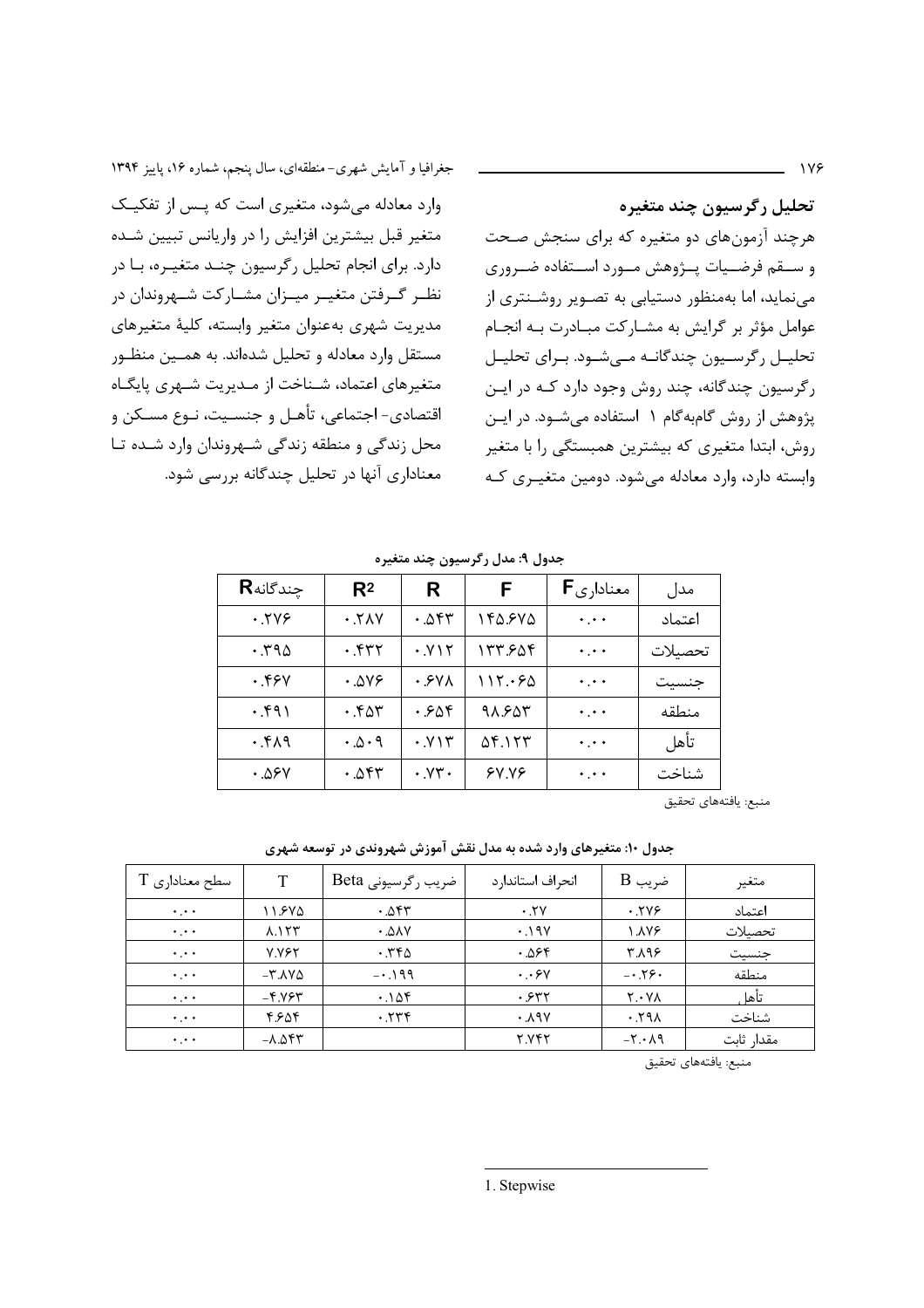$\sqrt{V}$ 

۱۹۴.۰۶۶و در بين گروهها و درون گروهها ۴۵۰/۵۵ میباشد و تفاوت در میانگینها وجود دارد و با توجه به مقدار F=4.564 و سطح معنـاداري ۰.۰۳۳ تفـاوت میانگینها در حداقل در سطح ۹۵ درصد معنـیدار است. نتـايج جـدول تحليـل واريـانسهـا بـين شـغل شهروندان و میزان مشارکت، بیانگر این واقعیت است کـه تفـاوتهـای مشـاهده شـده در میـزان مشـارکت .<br>شهروندان در هر سه منطقه بر حسب شغل واقعي بوده است و قابل تعمیم بـه جامعـه آمـاری اسـت. میـانگین شــاخص تحصــيلات در منطقــه دو ۴۰۹.۷۶۵ در بــين گروهها و درون گروهها ۵۰.۴۵۶ می باشـد و تفـاوت در ميــانگينهــا وجــود دارد؛ بنــابراين، بــا توجــه بــه مقـدار F=8.876 و سـطح معنــاداري ۰.۰۰ تفـاوت میانگینها در حداقل در سطح ۹۵ درصد معنـیدار می باشد. یکی دیگر از شاخصهای تأثیر گذار بر میـزان مشاركت شهروندان، ميزان درآمد است. نتايج يافتـههـا بیانگر آن است که میانگین نمره درآمد در منطقه یک ۲۳۴.۵۶۷ در بین گروهها و درون گروهها ۴۵.۶ مـی باشد با توجه به مقـدار F=4.702 و سـطح معنـاداري ۰.۰۰۶ تفـاوت ميـانگينهـا در حـداقل در سـطح ۹۵ درصد معنى دار مى باشد.

بررسی همبستگی رابطهٔ بین اعتماد و میزان مشـارکت در توسعه شهري نيز از طريق ضريب همبستگي رابطـه معناداری را بین متغیرها در هر سه منطقه نشـان داد و ضریب همبستگی این دو متغیر در منطقـه ۱ برابـر بـا ۰.۷۳۴ با سطح معناداری ۰/۰۰۰ میباشـد و بـا سـطح نسبتاً بالايي مورد تأييد واقع شده است؛ بنابراين، بـين اعتماد به مدیریت شـهری بـهعنـوان متغیـر مســتقل و میزان مشارکت شهروندان به مدیریت شهری بهعنـوان متغير وابسته، رابطة معناداري در جهت مثبت وجـود دارد. ضریب همبستگی این دو متغیر در منطقهٔ ۲ برابر با ۶۴۵. • با سطح معناداری ۰/۰۰۰ میباشد و در سطح متوسط مورد تأييد واقع شده است.

تحلیل عوامل مؤثرمؤثر بر مشارکت شهروندان در فرایند استراتژی.... نتيجهٔ آزمون تحليل رگرسيون چندگانه حـاکي از ايـن است کـه F حـداقل میـانگین شـش تـا از متغیرهـای نامساوی صفر است. پس شش متغییر وارد میدل شیده اسـت. 2 R - ۵۰.۱۹ درصـد واريـانس متغيـر آمـوزش شهروندان را تبيين كرده است؛ بنـابراين، از متغيرهـاي مستقلي كه وارد جـدول شـده، شـش متغيـر: اعتمـاد، تحصيلات، جنسيت، منطقه، وضعيت تأهـل و شـناخت از مــدیریت شــهری، دارای تــأثیر معنــادار روی متغیــر وابسته بوده است كه با سطح معنـادارى 0٠/٠ معنـادار است. پیشبینی میزان آموزش شـهروندان در مـدیریت شهری در جمعیت مورد مطالعه عبارت است از:

+اعتماد(0.276)+27.087- مشاركت شهروندان در توسعه شهرى + جنسيت (2.763)+ تحصيلات (1.678) شناخت (٣٢.•)|+ تاهل (2.098) + منطقه(0.654)-) پس مےتوان اذعـان داشـت كـه متغيرهـاي اعتمـاد،

تحصيلات، جنسيت، منطقه، وضعيت تأهـل و شـناخت از مدیریت شهری، بر مشـارکت شـهروندان در توسـعهٔ شهری تأثیر داشتهاند.

### جمع بندي ونتيجه گيري

نتایج حاکی از آن است که به منظور اجرای استراتژی توسعهٔ شهری بـهعنـوان یـک فراینـد مشـارکتی، بایـد بسترهای مناسب آن در شـهر قـزوین فـراهم شـود. در این راستا، نتایج ارزیابی متغیرهای آمـار ناپـارامتری در ارتباط با مقایسهٔ میزان مشارکت شهروندان در فراینـد اسـتراتژی توسـعهٔ شـهری نشـان داد کـه بـین پایگـاه اجتماعی و اقتصادی شهروندان و میزان مشارکت آنان، رابطة معنىداري وجود دارد. نتـايج بررسـي آزمـون -f test نيـز رابطــهٔ بــين تحصـيلات ميـزان مشـاركت را بهطور مستقیم و معنیدار بیان کرده است. از اینرو، بین این دو متغیر رابطهٔ معناداری در هـر سـه منطقـه وجود دارد. میانگین نمـره تحصـیلات در منطقـه یـک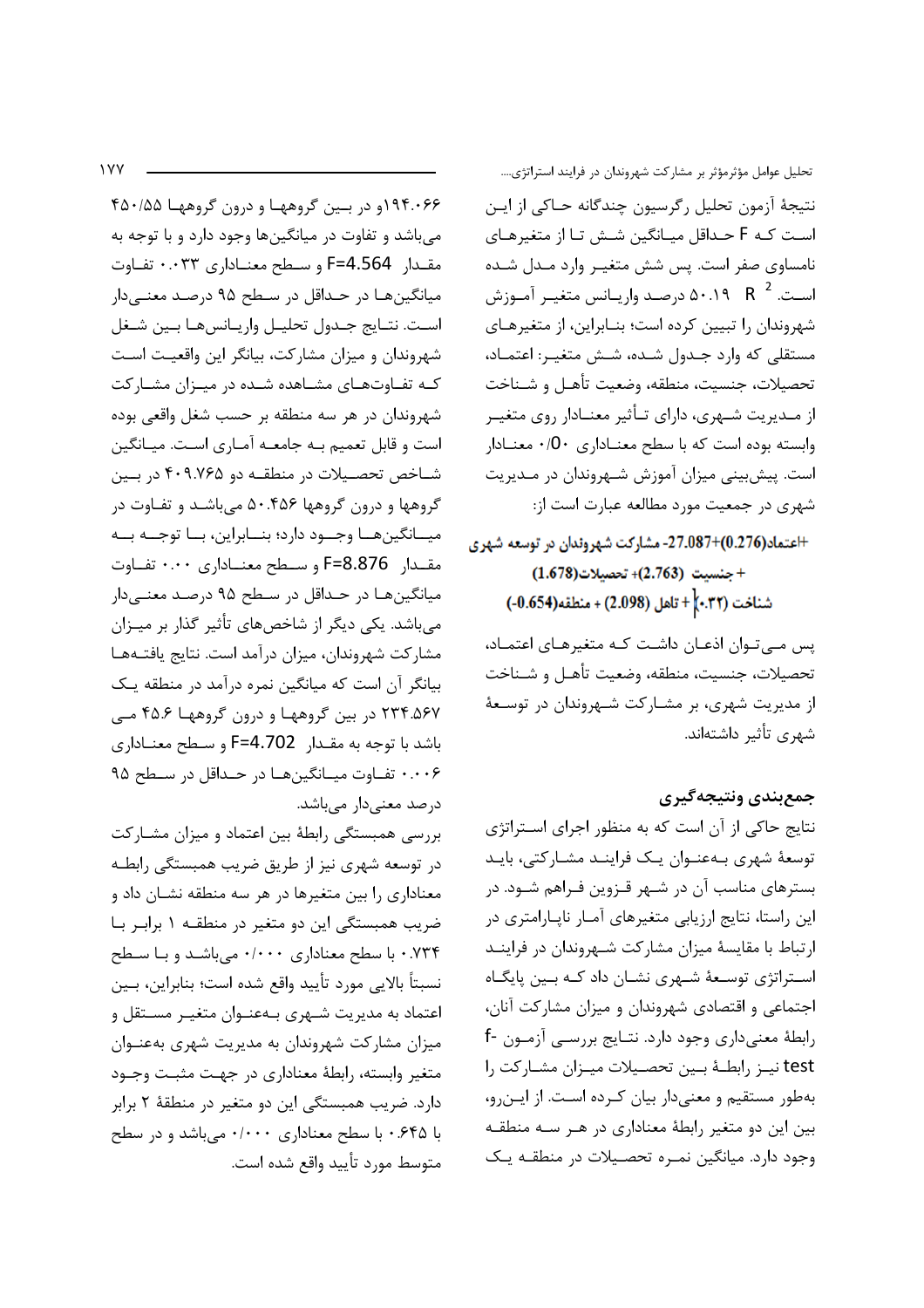$\lambda$  Y A

نکتـه جالـب توجـه آن اسـت کـه در آزمـون تحليـل واریانس ها، رابطـهٔ بـین توانمنـدسـازی و مشـارکت در توسعه شهری را منطقه یک ۳۴/۶۷ ارزیابی شده ک بيش از منطقه دو و سه است. همچنينمي تـوان اذعـان داشت که شهروندانی که در منطقهٔ یک قزوین زنـدگی می کنند، میزان مشارکتشان از دو منطقهٔ دیگـر بیشـتر است. این در حالی است که نمرهٔ میانگین در منطقه ۲ با ٢٥.۶٧ بيش از منطقة ٣ مي باشـد و نمـرة ميـانگين مشارکت شهروندان در منطقه ۳ براب ربا ۲۱.۸۷ می باشد که از دو منطقه دیگر کمتر است.

لـذا مــي تــوان گفــت كــه از ديــدگاه جامعــهٔ آمــارى، چشماندازساز آینـدهٔ شـهر قـزوین بایـد چشـمانـدازی مشارکتی باشد؛ معنی آن این است که چشمانـداز بایـد به صورت متقابل درک شـده و بـه وسـيلهٔ بهـرهوران مختلف شهري حمايت شـود. عوامـل اصـلى موفقيـت مشارکت عمومی در برنامهریزی توسعهٔ شهری قـزوین، مجراهایی است که به آسانی قابل دسترس بوده و تودهٔ مردم بتوانند از آن بهعنوان یک میانجی برای مشـارکت در اجتماعات محلی، کارگروههـای اجتمـاعی اسـتفاده کنند؛ در نتیجه، خطوط مؤلف4هـای تأثیرگـذار و ارائـه ساختار فرصت در رویکـرد اسـتراتژی توسـعهٔ شـهری قزوین در سطح مناطق مـورد مطالعـه را مـی تـوان بـه سطوح زیر ترسیم کرد که در حوزهٔ اقتصادی شـاخص ســطح درآمــد و وضــعیت اقتصــادی خانوادههــا، از مهمترين مؤلفههاي آن محسوب مـيشـود و در حـوزهٔ فرهنگی و اجتماعی، با آماده کردن توسـعه و گسـترش میزان مشـارکت در تصـمیم سـازی مـیتوان سـاختار فرصت را در زمینـهٔ کیفیـت حضـور در کارگروههـای مشارکت در تصمیم سازی و راهاندازی مؤسسات ترویج آموزش شهروندي بـراي مشـاركت در سـطح منـاطق tمهیا کرد و بـا فـراهم کـردن بسـتر آمـوزش فرهنـگ شهروندي و ترويج قوانين و حقــوق مــرتبط بــا منــاطق برقراری، می توان زمینه را بـرای توانمنـدسـازی فـراهم

جغرافیا و آمایش شهری-منطقهای، سال پنجم، شماره ۱۶، پاییز ۱۳۹۴ کرد و بـا اصـلاح نگـاه مـدیریتی و عوامـل اجرایـی بـه رویکرد چشماندازساز استراتژی توسعهٔ شهری دست ىافت.

#### ييشنهادها

١. اعتمادسازي شهروندان نسـبت بـه توسـعهٔ شـهري: می توان با برگزاری نشستها و هماندیشههایی با موضوع برنامهريزي براي محلهٔ خود، تشكيل گروههايي از ذي نفعان جهت شناخت و حل مسائل محله، تقويت روحیهٔ شهروندی و استفاده از ابزارهای تشویقی ماننـد تجلیل از شهروندان نمونـه در مناسـبتهـای مختلـف، باعث ايجاد ويا تقويت حس اعتماد نسبت بـه توسـعه شهری شد.

۲. ایجاد احترام به شأن و منزلت ساکنین محله در امر برنامـهريـزي محـيط آنهـا از طريـق دخيـل كـردن و به کارگیری فکر و اندیشه آنها در برنامهریزی محله. ۳. ایجاد فضاهای عمومی بیشتر جهت بسـط تعـاملات اجتماعي شهروندان و ساكنين محله. ۴. ارتقا و افزایش آگاهی سـاکنین نسـبت بـه توسـعهٔ شهری و محله خود از راههای مختلـف ماننـد نشـریات محلهای و توزیع منظم و رایگان آنها در محلات. ۵. ایجاد شادابی و نشاط در ساکنین با برگزاری مراسم دسته جمعی در مناسبتهای مختلف، مانند اعیاد ملـی و مذهبی و ایجاد زمینه برای حضور سـاکنین در ایـن گر دھمایے ھا. ۰۶. ایجاد و یا افزایش حس تعلق به محـیط زنـدگی در شهروندان. ايــن امــر باعـث ايجــاد و يــا افــزايش حــس

مسئولیت پذیری نسبت به محله و در نتیجه، حضـور و مشارکت ساکنین در امور محله می گردد.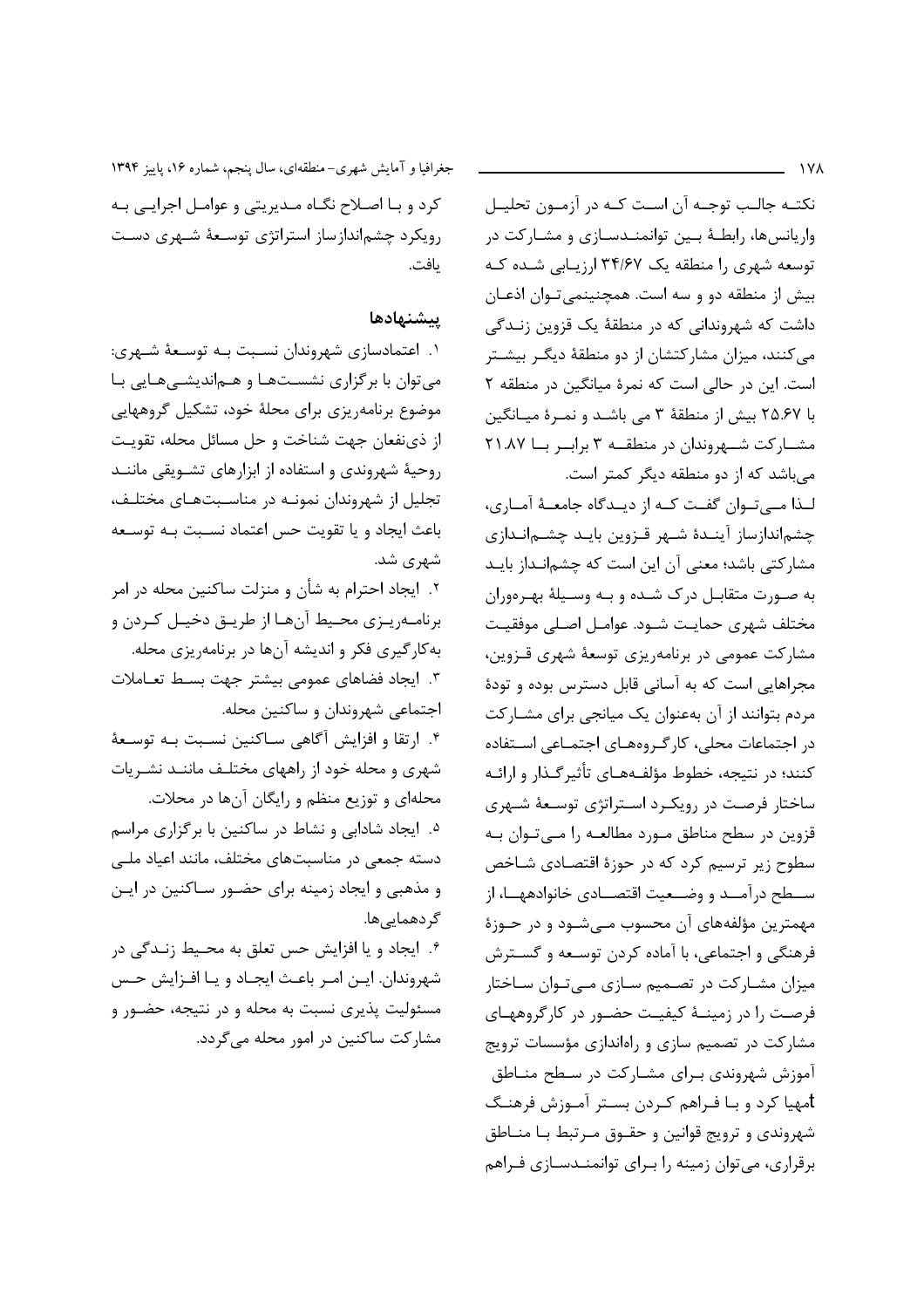تحلیل عوامل مؤثرمؤثر بر مشارکت شهروندان در فرایند استراتژی....

#### منابع

- اشراقی، یوسف (۱۳۸۹). چشمانداز مشارکتی در فراینـد راهبـرد توسعهٔ شهری، فصلنامه مدیریت شهری، شـمارهٔ ۲۵، تهـران، صص: ١٨٣-١٤٧.
- اکبریان، احمد (۱۳۹۲). مفهـوم مشـارکت در اسـتراتژی توسـعه شهری، اولین همـایش توسـعه شـهری و پایـداری اجتماعـات محلي، شهرداري.
- تقوایی، مسعود (و بابانسب،رسولوموسوی،چمران ۱۳۸۸). تحلیلی بر سنجش مشاركت شهروندان در مـديريت شـهري؛ مـورد مطالعه: منطقهٔ ۴ شهر تبریز، فصلنامهٔ مطالعات و پژوهشهای شهری و منطقهای، شمارهٔ ۲، اصفهان، صص: ۳۶-۱۹.
- کاردار، سعید (۱۳۸۸). طرح استراتژی توسعهٔ شـهری رویکـردی نوين، فصلنامة راهبرد، شماره ۵۲، تهران، صص: ۱۹۹–۱۸۳.
- حاتمی نژاد، حسـین (۱۳۹۰). امکـانسـنجی اجـرای طـرحهـای استراتژی توسعهٔ شهری در ایران، مطالعات پژوهشهای شهری و منطقهای، شماره ٨، اصفهان، صص: ٧۶-۵۵
- حیدریچیانه، رحیم (۱۳۸۹). نقش استراتژی توسعهٔ شـهری در سیاستهای تأمین مسکن گروههای کم درآمد، پـژوهشهـای جغرافياي انساني، شماره ٧٣، تهران، صص: ٨٢-٥٩.
- خـاني، فضـيله (١٣٨٨). تبيـين عوامـل مـؤثر بـر مشـاركت در تصميم گيري هاي اقتصادي-اجتماعي، فصلنامه پژوهش زنـان، شمارهٔ ۴، تهران، صص: ۱۱۳-۹۵.
- دانیالی، حسـن (۱۳۸۶). زمینـههـای مشـارکت شـهروندان در طرحهای توسعهٔ شهری؛ مورد: شهر همـدان، وزارت مسـکن و شهرسازي همدان.
- سازمان مدیریت و برنامهریزی استان قزوین (۱۳۹۰). ویژگیهای اجتماعي و اقتصادي شهر قزوين.
- سعيدنيا، احمـد (١٣٧٩). مـديريت شـهري، چـاپ اول، تهـران: وزارت کشور.شارمند، مهندسـین مشـاور (۱۳۷۹). شـیوههای تحقق طرحهاي توسعهٔ شـهري، وزارت كشـور ، تهـران: مركـز مطالعات برنامەريزى شهرى.
- سـعیدی، حسـینعلـی (۱۳۹۰). اسـتراتژی توسـعه شـهری-رويكردها-، مجموعه مقالات همايش مـديريت توسـعه پايـدار شهری، دانشگاه آزاد بوکان
- صرافی، مظفر (۱۳۸۷). تحقق مفهوم شهروندی در قوانین کشور، فصلنامه پژوهشهای جغرافیـایی، شـماره ۶۳، تهـران، صـص:  $.107 - 191$
- علوی تبار، علیرضا (۱۳۷۹). مشــارکت شــهروندان در ادارهٔ امــور شهرها، چاپ اول، تهران: سازمان شهرداریها.
- عليزاده، على (١٣٩٠). تحليل مشـاركت اجتمـاعي، ، چـاپ اول، شيراز: انتشارات مهتاب نو .
- عسگری، ناهید (۱۳۸۷). الزامات مشارکت شـهروندان، فصـلنامه تدبير، شماره ۴۸، تهران، صص: ۶۷-۴۳.
- کاشمری، علی (۱۳۸۹). مشارکت شهروندان، چالش ها وراهکارها، اداره مسکن و شهرسازی استان فارس.
- محاذي، علي (١٣٩٠). مديريت محلي و توسـعه پايـدار محلـي، مجموعه مقالات همايش توسـعه محلـي، جلـد سـوم، تهـران: شهرداری تهران
- مشكيني، ابوالفضل (١٣٩٣). ارزيابي الگوي مديريت محله مبتني بر شاخصهای حکمروایی مطلـوب شـهری؛ مطالعـه مـوردی: اوین تهران، فصلنامه علمی پژوهشی مطالعات شهری، شـماره ۳۱، صص ۴۲-۳۱.
- مطوف، شریف (۱۳۸۰). نقش مشارکت در برنامـهریـزی توسـعه كشور، فصلنامه پـژوهش، جهاددانشـگاهي، شـماره ٣، تهـران، صص: ۴۶-۳۴.
- نجاتي، محمود (١٣٨١). سياست شـهروندي، فصـلنامهٔ مـديريت شهري، شماره ۱۰، تهران، صص: ۴۳-۲۳.
- نوروزی، فیضالله (۱۳۸۹). مشارکت اجتماعی و عوامل مـؤثر بـر آن، فصلنامه راهبرد، شماره ۵۲، تهران، صص: ۲۶۹-۲۴۹.
- نوريــان، فرشــاد (١٣٩١)، تحليــل چگــونگي حمايــت قــانون از مشارکت عمومی در بازآفرینی شهری، نشـریهٔ هنرهـای زیبـا، معماری و شهرسازی، دوره ۱۷-شماره ۲، صص۲۷-۱۵.
- ناصری، فاطمه (۱۳۹۱). بررسی راههای جلب مشــارکت مردمــی در توسعه پايدار، چاپ اول، تهران: وزارت راه و شهرسازي، معاونت معماری شهرسازی.
- هاشمی، سید مناف (۱۳۹۲). سیاستهای مـدیریت شـهری در کشورهای مختلف: رویکردهای راهبردی-یکپـارچگی شـهری، تهران: انتشارات طحان.